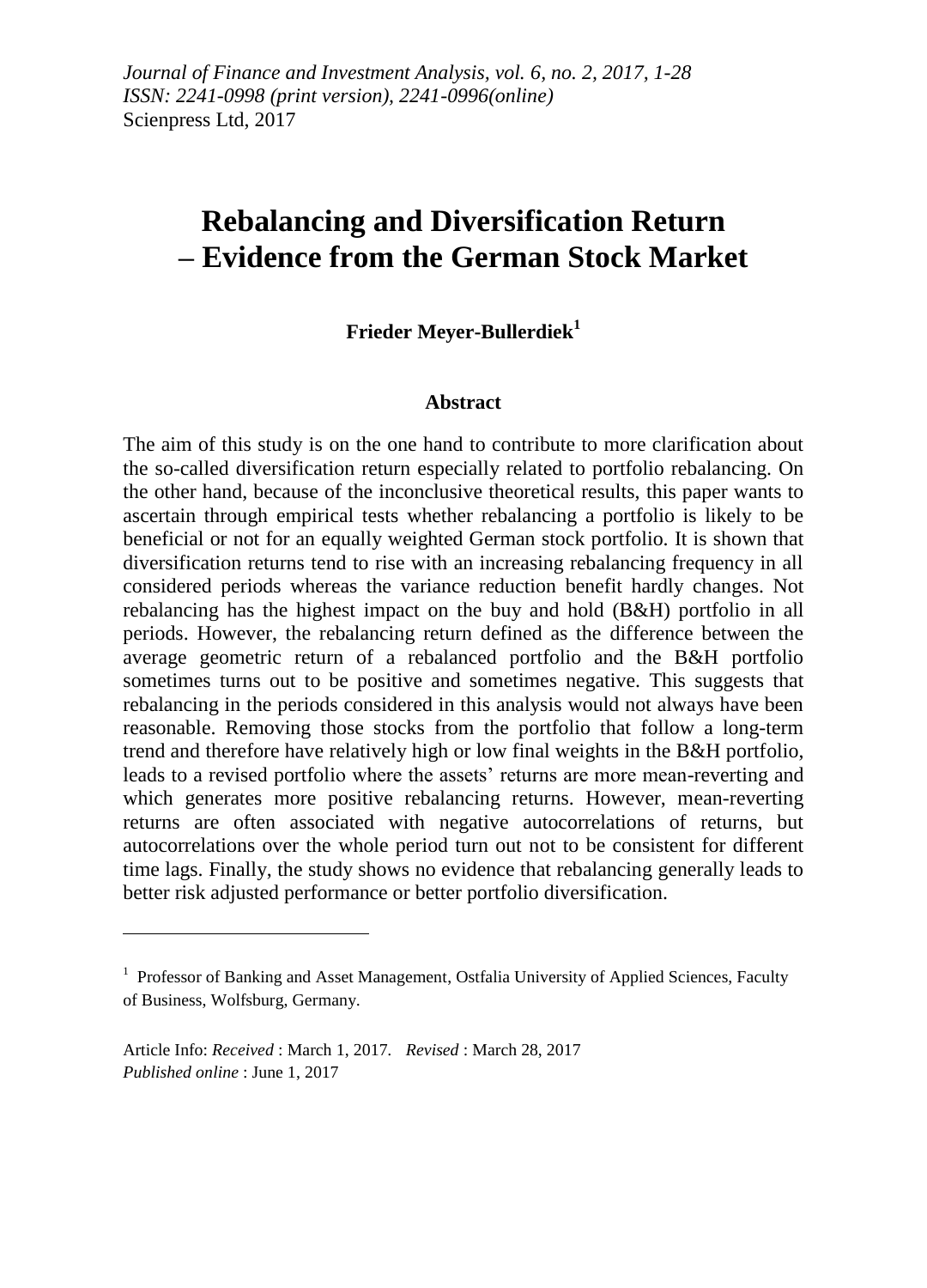#### **JEL classification number:** G11

**Keywords:** portfolio rebalancing, diversification return, rebalancing return, buy and hold, autocorrelation, volatility return, diversification ratio.

### **1 Introduction**

Typically, passive investment strategies include the weighting of investments in a portfolio according to a certain rule. If the originally determined weightings are to be maintained over time, a rebalancing of the portfolio is necessary with regard to the desired portfolio weights. On the one hand, rebalancing serves to adjust the current asset allocation to the one desired according to the investment policy. On the other hand, rebalancing can also be a trading strategy to yield higher portfolio returns.

An important factor is the frequency of rebalancing. The extreme case is the onetime portfolio allocation at the beginning of the investment period with no further adjustment up to the end of the period ("buy and hold", B&H). Such a strategy means that portfolio weights will vary as a result of price changes (rising stocks automatically get a higher weight compared to falling stocks). In case of keeping portfolio weights constant, stocks with a rising portfolio weight due to price changes must be sold, and stocks whose portfolio weight has been reduced have to be purchased ("buy low and sell high"). In this way, a positive effect can be achieved for the portfolio return (Hayley et al., 2015, pp. 1, 16, 22).

Such a rebalancing affects the so-called diversification return which is a term that Booth and Fama (1992) used in the context of a rebalanced portfolio with constant portfolio weights for each asset. Further research papers discussed the sources of these diversification returns.

According to Erb and Harvey (2006, p. 84), the diversification return of an equally weighted portfolio can be attributed, on the one hand, to the variance reduction benefit (due to the use of several individual assets in the portfolio) and, on the other hand, to the impact of not rebalancing in the case of an initially equally weighted but unrebalanced portfolio.

Gorton and Rouwenhorst (2006) refer to the diversification return as "a comparison between the geometric average returns of individual assets and the geometric average return of a portfolio" (p. 5). This definition is generalized to a portfolio in which the weights are not held constant. They show that in the special case of a portfolio that rebalances to equal weights an approximation of the diversification return will be "the difference between the average asset variances and their covariances" and add "It does not imply that rebalancing is the source of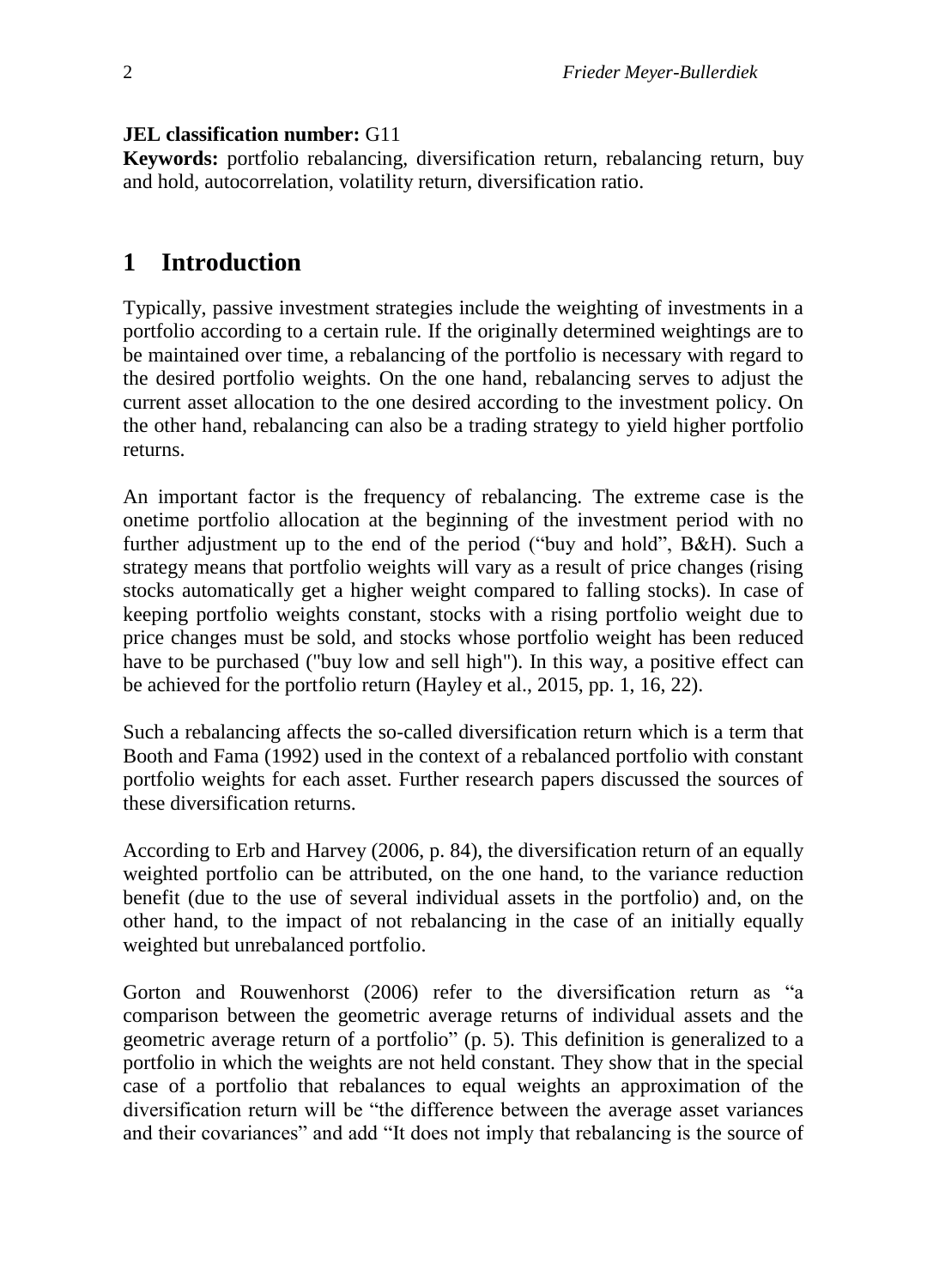the diversification return (it is called the "diversification" return for a reason), but it allows an indirect calculation of its magnitude" (p. 5).

Willenbrock (2011, p. 42) points out that diversification return is an incremental return earned by a rebalanced portfolio and that the underlying source of the diversification return is the rebalancing. He concludes that the diversification return might be described as the "free dessert" (because "it is an incremental return earned while maintaining a constant risk profile") while "diversification is often described as the only free lunch in finance because it allows for the reduction of risk for a given expected return" (p. 48). Furthermore, he notes that "diversification return can be a significant source of return for any rebalanced portfolio of volatile assets" (p. 42).

Bouchy et al. (2012) explore the extra growth that can be generated from the systematic diversification and rebalancing of a portfolio and call this "volatility harvesting". In their paper they focus on equal weighting. Their advice is simply to diversify and rebalance as it enhances returns in the long term. They don't distinguish between mean-reverting and assets that follow a trend as they conclude that their advice applies to any set of volatile and uncorrelated assets that are sufficiently liquid.

Qian (2012) explores the diversification returns of leveraged portfolios. He notes that rebalancing and diversification cannot be separated and that rebalancing is essential for earning diversification returns. He found out that for long-only unleveraged portfolios rebalancing amounts to a mean-reverting strategy whereas for short and leveraged portfolios "rebalancing at the top-down level amounts to a trend-following strategy that detracts from diversification return" (p. 23).

Chambers and Zdanowicz (2014) find, while diversification return often is seen as a valuable source of added return, absent mean-reversion, "no justification for believing that diversification return provides increased expected value" (p. 65). They conclude that "portfolio rebalancing tends to increase the expected value of a portfolio when asset prices are mean-reverting. This enhanced growth emanates from applying a mean-reverting strategy (i.e. rebalancing) to prices that are mean-reverting. The added expected portfolio value is not attributable to either reduced volatility or increased diversification" (p. 74).

Dichtl, Drobetz and Wambach (2014) show with history-based simulations that different classes of rebalancing (periodic, threshold, and range balancing) outperform a B&H strategy where they use the Sharpe ratio, Sortino ratio, and Omega measure to measure the risk-adjusted performance. The results also suggest that the economic relevance of the choice of a specific rebalancing strategy is minor.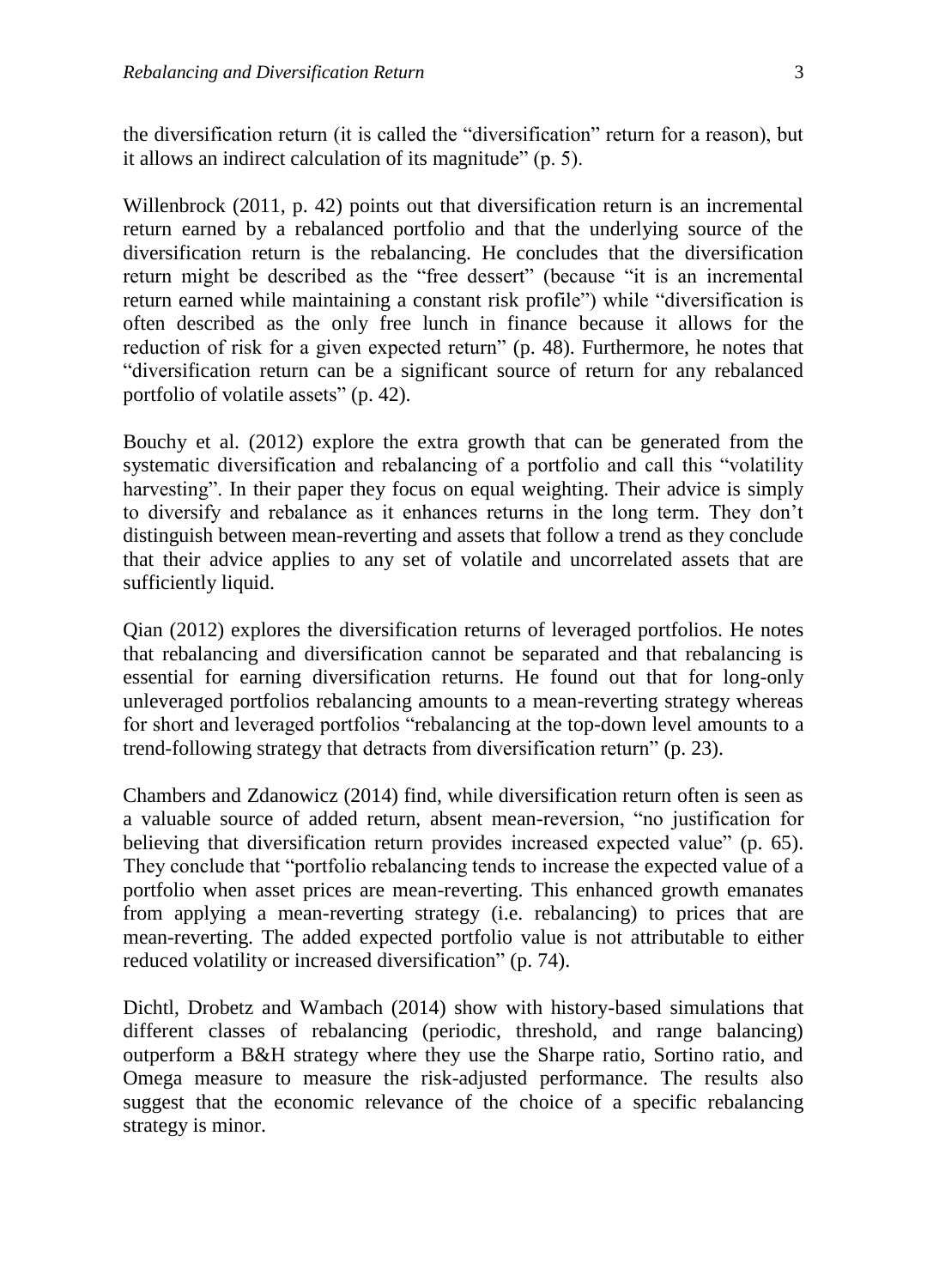Hallerbach (2014) explores the difference between the growth rate of a rebalanced portfolio and the B&H portfolio. He decomposes this full return from rebalancing into the volatility return and the dispersion discount and provides approximations that allow for an intuitive interpretation of the sources of these two components. Since, depending on the circumstances, the rebalancing return can be positive or negative, Hallerbach concludes that rebalancing cannot serve as a general "volatility harvesting" strategy. But in case of a rebalanced portfolio that consists of assets with comparable growth rates, the volatility return is likely to dominate the dispersion discount (pp. 313-314).

In a more recent paper, Hayley et al. (2015) show that there is a misattribution between rebalancing returns and diversification returns. While the latter can be earned by both rebalanced and unrebalanced strategies, the rebalancing return is specific to the act of rebalancing. They conclude that "investors would be better advised to seek to minimize volatility drag by diversifying effectively and to rebalance no more than is necessary to keep their portfolio compositions adequately close to their target allocations" (p. 34).

The above mentioned authors in some cases use different names for the diversification return so that the terminology used in the research literature and the conclusions are a little confusing. Therefore, on the one hand, this paper tries to contribute to more clarifications with regard to the different approaches. On the other hand, because of the inconclusive theoretical results of the rebalancing return, empirical tests of different portfolios and holding periods are essential to find out whether rebalancing is likely to be beneficial or not.

This paper is structured as follows: Section 2 provides an overview of definitions and explanations with respect to the diversification return and the rebalancing impact. Section 3 discusses the relationship between the autocorrelation of returns and the rebalancing return and provides an example for a better understanding of the context and calculations. The empirical results for a German stock portfolio are presented and discussed for different holding periods and different rebalancing frequencies in section 4. Section 5 summarizes the main results of the study.

## **2 Diversification Return and Rebalancing Return**

To derive the formula for the diversification return of a rebalanced portfolio, it is useful to look at the relationship between the arithmetic average return and the geometric average return. The arithmetic average return  $\bar{r}$  of a series of returns  $r_1, \ldots, r_n$  is defined as follows: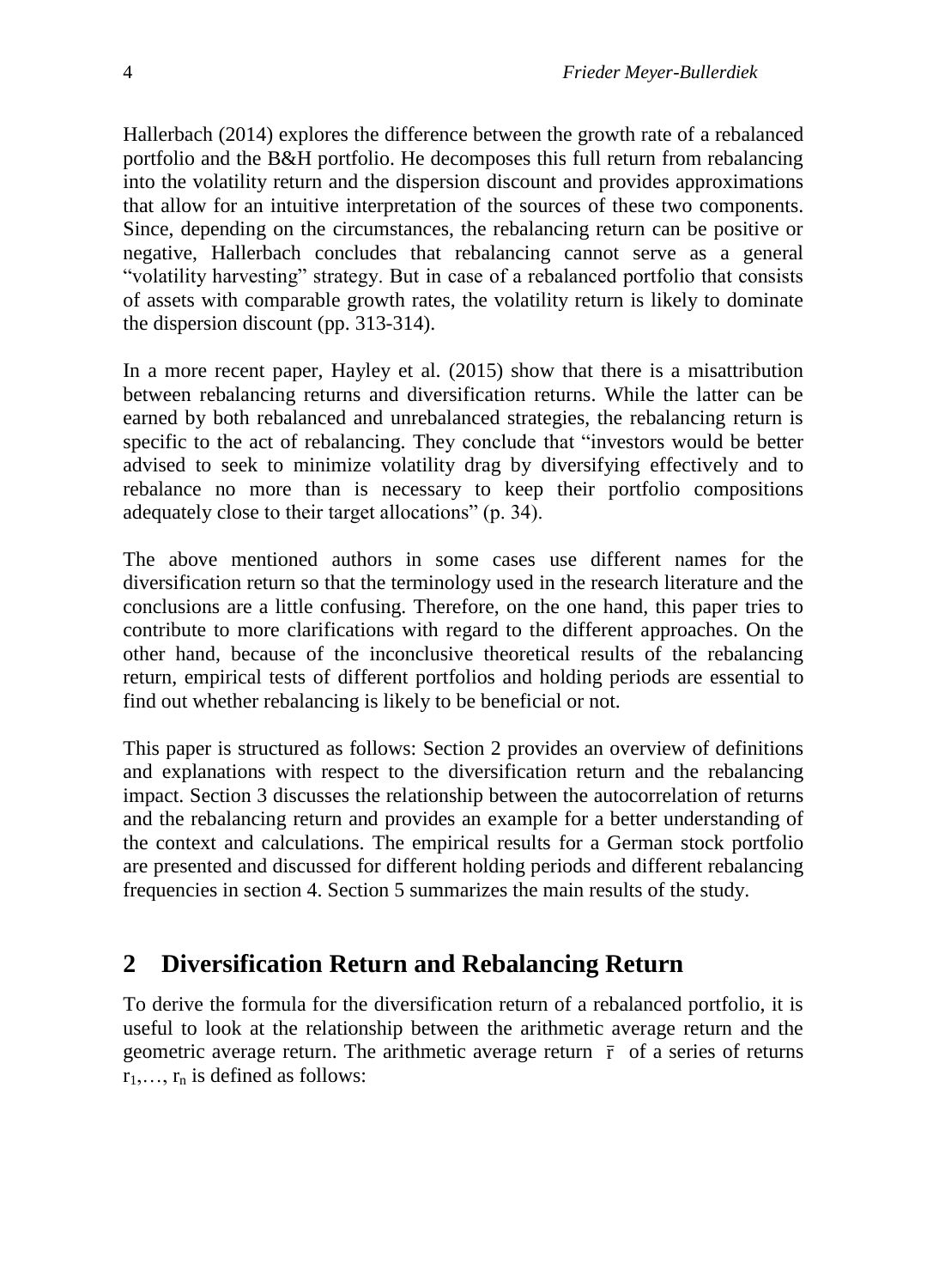$$
\bar{\mathbf{r}} = \frac{1}{n} \times \sum_{t=1}^{n} \mathbf{r}_t
$$
\n(1)

A problem of the arithmetic average return is the fact that is not compatible with the initial and final value of an asset in a certain period. This problem is solved by using the geometric average return  $\bar{r}^g$  (Mindlin, 2011, p. 4):

$$
\bar{r}^{g} = -1 + \left(\prod_{t=1}^{n} (1 + r_{t})\right)^{\frac{1}{n}}
$$
 (2)

Based on Booth and Fama (1992), Willenbrock (2011, pp. 42, 49) derives the following approximate relation:

$$
\bar{\mathbf{r}}^{\mathbf{g}} \approx \bar{\mathbf{r}} - \frac{1}{2} \times \sigma^2 \qquad \Leftrightarrow \qquad \bar{\mathbf{r}} \approx \bar{\mathbf{r}}^{\mathbf{g}} + \frac{1}{2} \times \sigma^2 \tag{3}
$$

where  $\sigma^2$  is the variance of the returns. The return of a portfolio (r<sub>PF</sub>) can be calculated from the returns of the single assets  $(r_i)$  as follows:

$$
r_{PF} = \sum_{i=1}^{n} w_i \times r_i \qquad ; \qquad \sum_{i=1}^{n} w_i = 1 \tag{4}
$$

where  $w_i$  is the weight or proportion of each asset in the portfolio. In case of constant weights the arithmetic average return of the portfolio  $(\bar{r}_{PF})$  can be expressed in the following way:

$$
\bar{r}_{PF} = \sum_{i=1}^{n} w_i \times \bar{r}_i \qquad \text{for } w_i = \text{constant}
$$
 (5)

where  $\bar{r}_i$  is the arithmetic average return of asset i. Willenbrock (2011, p. 42) points out that this equation applies only to a rebalanced portfolio where the portfolio is rebalanced to the constant proportions at the end of each holding period. Using the above relations, equation 5 can be written as

$$
\bar{r}_{PF} = \sum_{i=1}^{n} w_i \times \bar{r}_i \approx \sum_{i=1}^{n} w_i \times \left( \bar{r}_i^g + \frac{1}{2} \times \sigma_i^2 \right) \approx \bar{r}_{PF}^g + \frac{1}{2} \times \sigma_{PF}^2
$$
(6)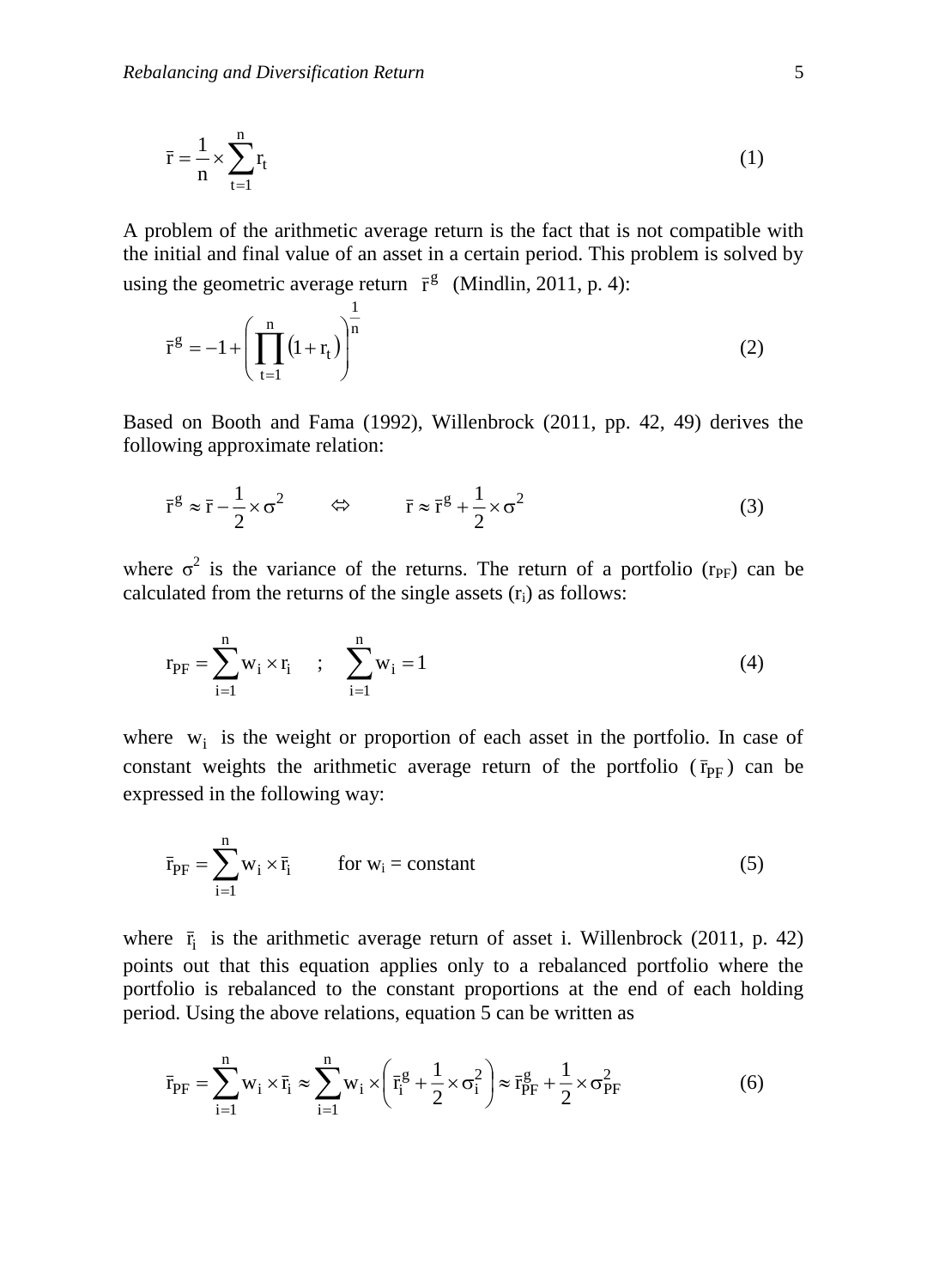Furthermore, if the weights are held constant, the variance of a portfolio ( $\sigma_{\text{PF}}^2$ ) can be expressed in the following way (Bruns and Meyer-Bullerdiek, 2013, p. 83):

$$
\sum_{i=1}^{n} w_i \times \text{Cov}(r_i, r_{\text{PF}}) = \sigma_{\text{PF}}^2 \tag{7}
$$

where  $Cov(r_i, r_{PF})$  is the covariance of the single asset return with the portfolio return. If this expression is used in equation 6, the following equation will be obtained:

$$
\bar{r}_{\rm PF}^{\rm g} + \frac{1}{2} \times \sum_{i=1}^{n} w_i \times \text{Cov}(r_i, r_{\rm PF}) \approx \sum_{i=1}^{n} w_i \times \left(\bar{r}_i^{\rm g} + \frac{1}{2} \times \sigma_i^2\right)
$$
(8a)

$$
\Leftrightarrow \quad \bar{r}_{PF}^g \approx \sum_{i=1}^n w_i \times \left( \bar{r}_i^g + \frac{1}{2} \times \sigma_i^2 - \frac{1}{2} \times \text{Cov}(r_i, r_{PF}) \right) \tag{8b}
$$

$$
\Leftrightarrow \quad \bar{r}_{PF}^g \approx \sum_{i=1}^n w_i \times \bar{r}_i^g + \frac{1}{2} \times \sum_{i=1}^n w_i \times (\sigma_i^2 - \text{Cov}(r_i, r_{PF})) \tag{8c}
$$

The diversification return can be obtained by taking the difference between the geometric return of the portfolio and the weighted average geometric returns of the individual assets (Erb and Harvey, 2006, pp. 85-86; Gorton and Rouwenhorst, 2006, p. 5; Willenbrock, 2011, p. 43). Thus, for a rebalanced portfolio, the diversification return according to Willenbrock ( $DR<sub>W</sub>$ ) is given in equation 9:

$$
DR_{\rm W} = \bar{r}_{\rm PF}^g - \sum_{i=1}^{n} w_i \times \bar{r}_i^g \approx \frac{1}{2} \times \sum_{i=1}^{n} w_i \times (\sigma_i^2 - \text{Cov}(r_i, r_{\rm PF}))
$$
(9)

Willenbrock (2011, p. 43) emphasizes that "maintaining (nearly) constant weights is essential to obtain a diversification return", so that this equation only applies to a rebalanced portfolio. Using equation 7, the diversification return of equation 9 can be written as follows:

$$
DR_W \approx \frac{1}{2} \times \sum_{i=1}^{n} w_i \times (\sigma_i^2 - \text{Cov}(r_i, r_{\text{PF}})) \approx \frac{1}{2} \times \sum_{i=1}^{n} (w_i \times \sigma_i^2) - \frac{1}{2} \times \sigma_{\text{PF}}^2 \tag{10}
$$

This again is the diversification return of a rebalanced portfolio. According to Erb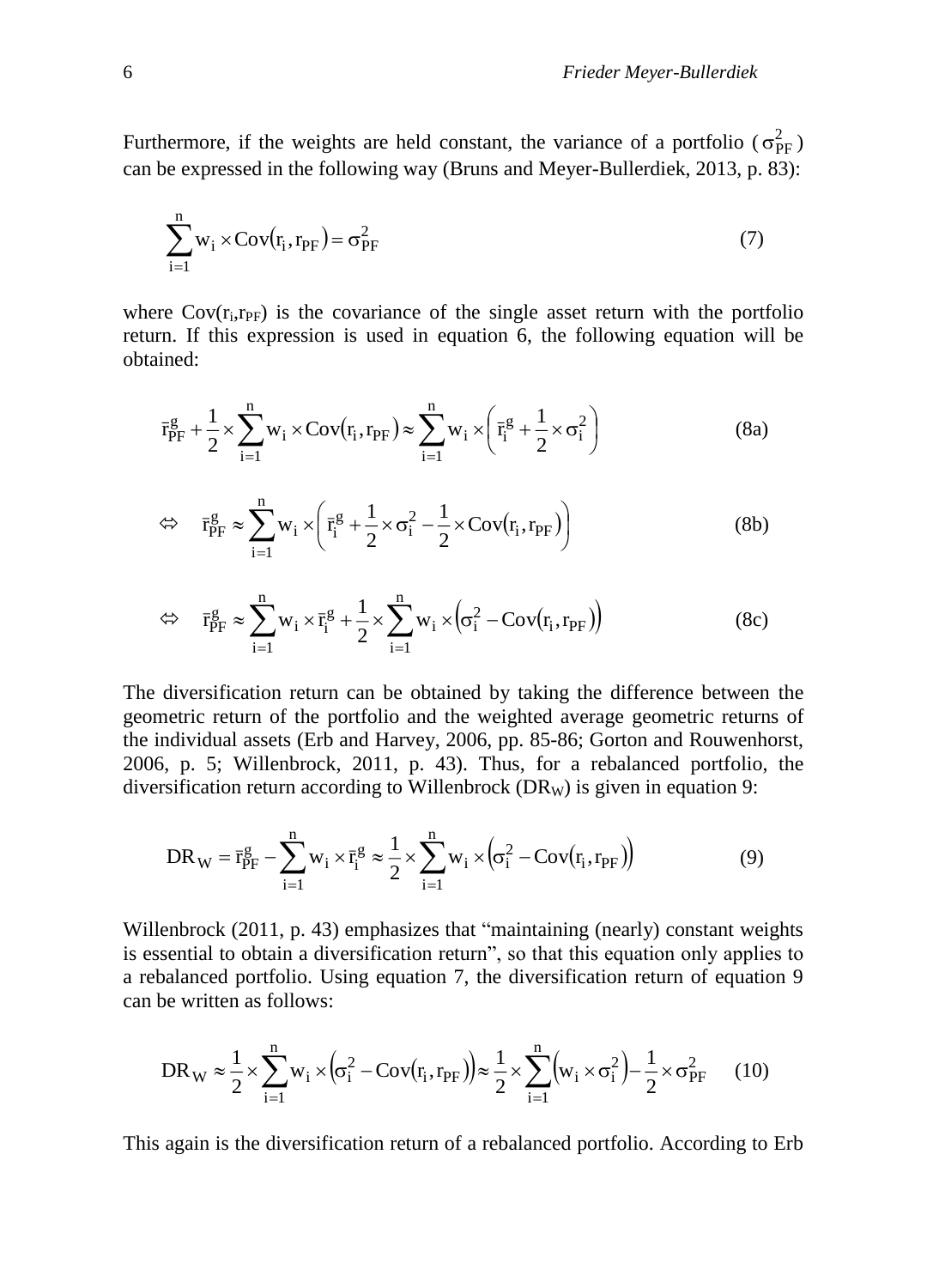and Harvey (2006, p. 84) equation 10 expresses the "variance reduction benefit" of the equally weighted portfolio. In case of an initially equally weighted but unrebalanced portfolio they add another component which they call "impact of not rebalancing" and use average weights of asset i over all single holding periods  $(\overline{w}_i)$  in their calculations. Thus, in this case, the diversification return has these two components.

The impact of not rebalancing can be described as the covariance between the asset's return and the asset's weight in a portfolio and is called the "covariance drag" (Erb and Harvey, 2006, p. 84):

covariance drag = 
$$
\sum_{i=1}^{n} \text{Cov}(\mathbf{r}_i, \mathbf{w}_i)
$$
 (11)

The covariance drag considers the case that asset weights can vary. Besides, the covariance between  $r_i$  and  $w_i$  can be expressed as follows (Poddig, Dichtl and Petersmeier, 2003, p. 54.):

 <sup>i</sup> <sup>i</sup> <sup>i</sup> <sup>i</sup> <sup>i</sup> <sup>i</sup> <sup>i</sup> <sup>i</sup> <sup>i</sup> <sup>E</sup> <sup>w</sup><sup>i</sup> Cov <sup>r</sup> ,<sup>w</sup> <sup>E</sup> <sup>r</sup> <sup>E</sup> <sup>r</sup> <sup>w</sup> <sup>E</sup> <sup>w</sup> <sup>E</sup> <sup>r</sup> <sup>w</sup> <sup>E</sup> <sup>r</sup> (12)

where  $E(\ldots)$  is the expected value of the return or weight, respectively. Hence, the following formula applies to the sum over all securities i:

$$
\sum_{i=1}^{n} \text{Cov}(r_i, w_i) = \sum_{i=1}^{n} E(r_i \times w_i) - \sum_{i=1}^{n} E(r_i) \times E(w_i) = \bar{r}_{PF} - \sum_{i=1}^{n} \overline{w}_i \times \bar{r}_i \qquad (13)
$$

Thus, the covariance drag equals the difference between the arithmetic average return of the portfolio and the weighted average of arithmetic average asset returns. Consequently, the approximate diversification return according to Erb and Harvey (2006) can be expressed as the sum of two terms:

$$
DR_{E\&H} \approx \underbrace{\frac{1}{2} \times \sum_{i=1}^{n} (\overline{w}_{i} \times \sigma_{i}^{2})}_{variance \, reduction \, benefit} - \underbrace{\bar{r}_{PF} - \sum_{i=1}^{n} \overline{w}_{i} \times \bar{r}_{i}}_{impat \, of \, not \, rebalancing} \tag{14}
$$

In case of a rebalanced portfolio, the following applies:

Rebalanced portfolio: 
$$
\bar{r}_{PF} = \sum_{i=1}^{n} \overline{w}_i \times \bar{r}_i
$$
,  $\overline{w}_i = w_i$  (15)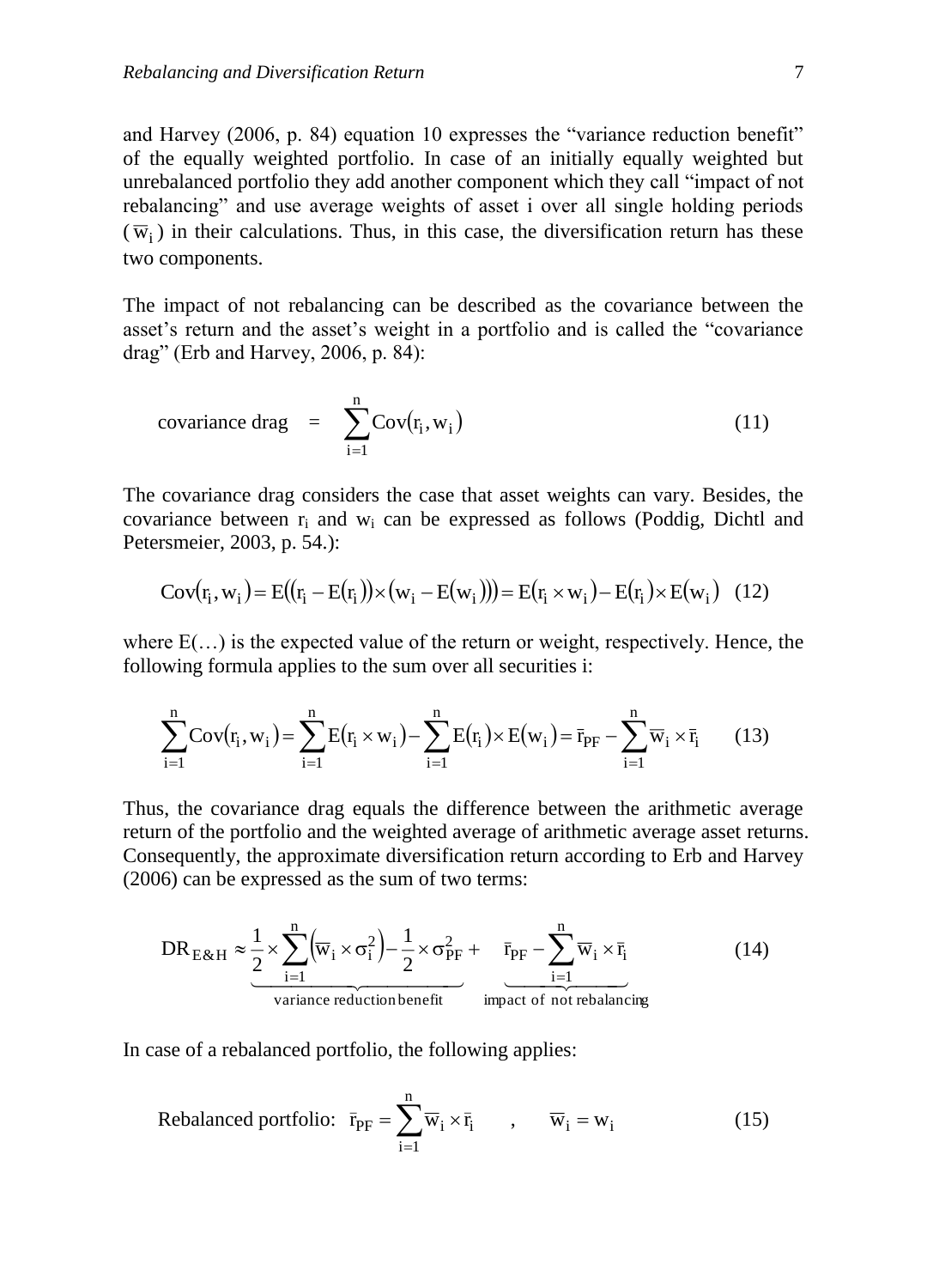Therefore, in this special case  $DR_W$  equals  $DR_{E\&H}$ :

$$
DR_{E\&H} \approx \frac{1}{2} \times \sum_{i=1}^{n} (\overline{w}_i \times \sigma_i^2) - \frac{1}{2} \times \sigma_{PF}^2 = \frac{1}{2} \times \sum_{i=1}^{n} (w_i \times \sigma_i^2) - \frac{1}{2} \times \sigma_{PF}^2 \approx DR_W \quad (16)
$$

Willenbrock (2011, p. 44) argues that the true source of the diversification return is not the variance reduction but the rebalancing whereas the variance reduction is just a consequence of diversification. He concludes that the diversification return is driven by the volatility of the assets in the portfolio and that the underlying source of the diversification return is the above mentioned "buy low and sell high"-strategy. He recommends the name "volatility return" instead of "diversification return" (p. 44). Furthermore, Bouchey et al. (2012, p. 30) use the term "rebalancing premium" for the diversification return. Hallerbach (2014, p. 304) points out that the name "diversification return" as used by Booth and Fama (1992) is misleading because even under perfect correlations there would be a positive diversification return. He follows Willenbrock (2011, p. 44) and uses the term "volatility return" for the difference between the growth rate of a rebalanced portfolio and the assets' average growth rate. However, he focuses on the rebalancing return as the difference between the growth rates of a rebalanced portfolio and a B&H portfolio and divides it into the volatility return and the so-called "dispersion discount". The dispersion discount equals the difference between the growth rate of a B&H portfolio and the weighted average of the assets' growth rates. Hallerbach (2014, p. 306) shows that this difference is positive when there is variation in the assets' growth rates. Thus, the rebalancing return according to Hallerbach  $(RR_H)$  can be expressed as follows:

$$
RR_{H} = \overline{r}_{PF}^{g} - \overline{r}_{B\&H}^{g} = \underbrace{\left(\overline{r}_{PF}^{g} - \sum_{i=1}^{n} w_{i0} \times \overline{r}_{i}^{g}\right)}_{\text{Volatility return}} - \underbrace{\left(\overline{r}_{B\&H}^{g} - \sum_{i=1}^{n} w_{i0} \times \overline{r}_{i}^{g}\right)}_{\text{Dispersonaliscount}} \tag{17}
$$

where  $\bar{r}_{\text{PF}}^g$  is the geometric average return of the portfolio (which is rebalanced),  $\bar{r}_{\text{B\&H}}^g$  is the geometric average return of the B&H portfolio, and  $w_{i0}$  are the initial fixed weights of the assets. Hallerbach (2014, p. 307) notes that it is not possible to tell beforehand whether the rebalancing return is positive or negative. It can moreover vary in every period. Just focusing on the volatility return (or diversification return as named above) ignores the impact of the dispersion discount on the rebalancing return.

In order to refer the formula to those portfolios in which the time intervals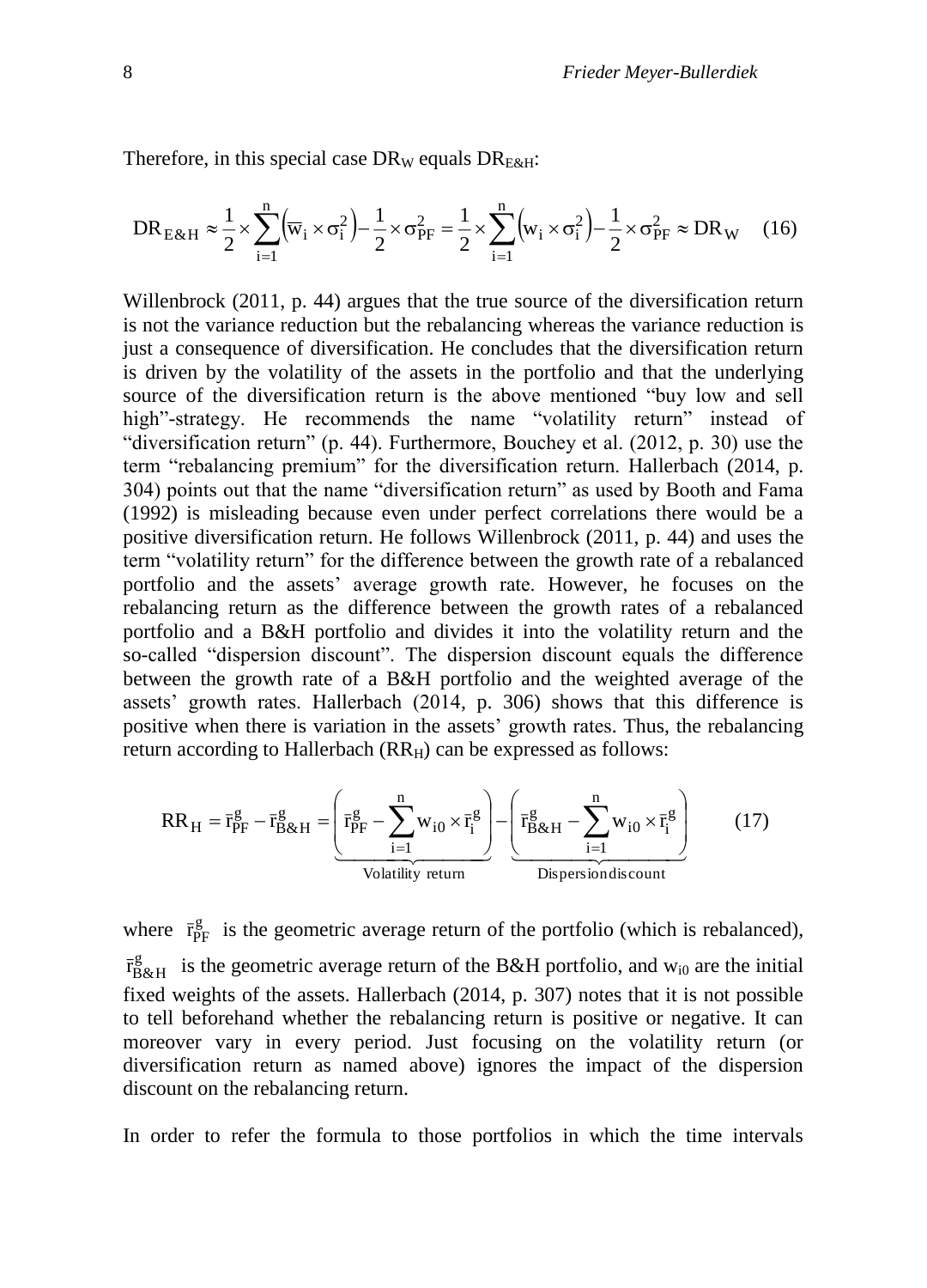underlying the return calculation deviate from the rebalancing time intervals (for example, portfolio adjustments on a four week basis versus portfolio return calculation on a weekly basis), the use of average assets' weights is proposed. This generalization leads to the following formula:

$$
RR_{H} = \bar{r}_{PF}^{g} - \bar{r}_{B\&H}^{g} = \underbrace{\left(\bar{r}_{PF}^{g} - \sum_{i=1}^{n} \bar{w}_{i} \times \bar{r}_{i}^{g}\right)}_{\text{Volatility return}} - \underbrace{\left(\bar{r}_{B\&H}^{g} - \sum_{i=1}^{n} \bar{w}_{i} \times \bar{r}_{i}^{g}\right)}_{\text{Dispersonaliscount}}
$$
(18)

In case of a portfolio that is rebalanced in every period, the initial assets' weights equal the average assets' weights (i.e.  $w_{i0} = \overline{w}_i$ ).

#### **3 Autocorrelation of Returns and Rebalancing Return**

Following Chambers and Zdanowicz (2014, pp. 71 and 74), negative rebalancing returns imply trending asset prices whereas rebalancing returns should generally be positive when asset prices are mean-reverting. A mean-reverting strategy involves buying assets that have earned inferior returns and selling assets that have earned superior returns. In case of mean-reverting returns, rebalancing leads to asset sales before achieving relatively poor returns and to asset purchases before achieving relatively high returns.

Hayley et al. (2015, p. 14) point out that an increase in expected terminal wealth only occurs if there is rebalancing and negative autocorrelation in relative asset returns. Besides, if returns are mean-reverting they exhibit negative autocorrelation (also known as serial correlation, Chambers and Zdanowicz, 2014, p. 71). Autocorrelation of returns describes the correlation of an asset return with itself over specific time periods ("time lag"). According to Poddig, Dichtl and Petersmeier (2003, p. 99), the empirical autocorrelation  $c_k$  at lag k can be expressed as follows:

$$
c_{k} = \frac{\frac{1}{n-k} \times \sum_{t=k+1}^{n} (r_{t} - \bar{r}) \times (r_{t-k} - \bar{r})}{\frac{1}{n-1} \times \sum_{t=1}^{n} (r_{t} - \bar{r})^{2}}
$$
(19)

where k is the time lag, n is the number of observations (and also the current point of time or today, respectively),  $r_t$  is the return at time t, and  $\bar{r}$  is the arithmetic average return.

In the following, a simple example will show that a negative autocorrelation of all assets in a portfolio does not necessarily lead to a positive rebalancing return: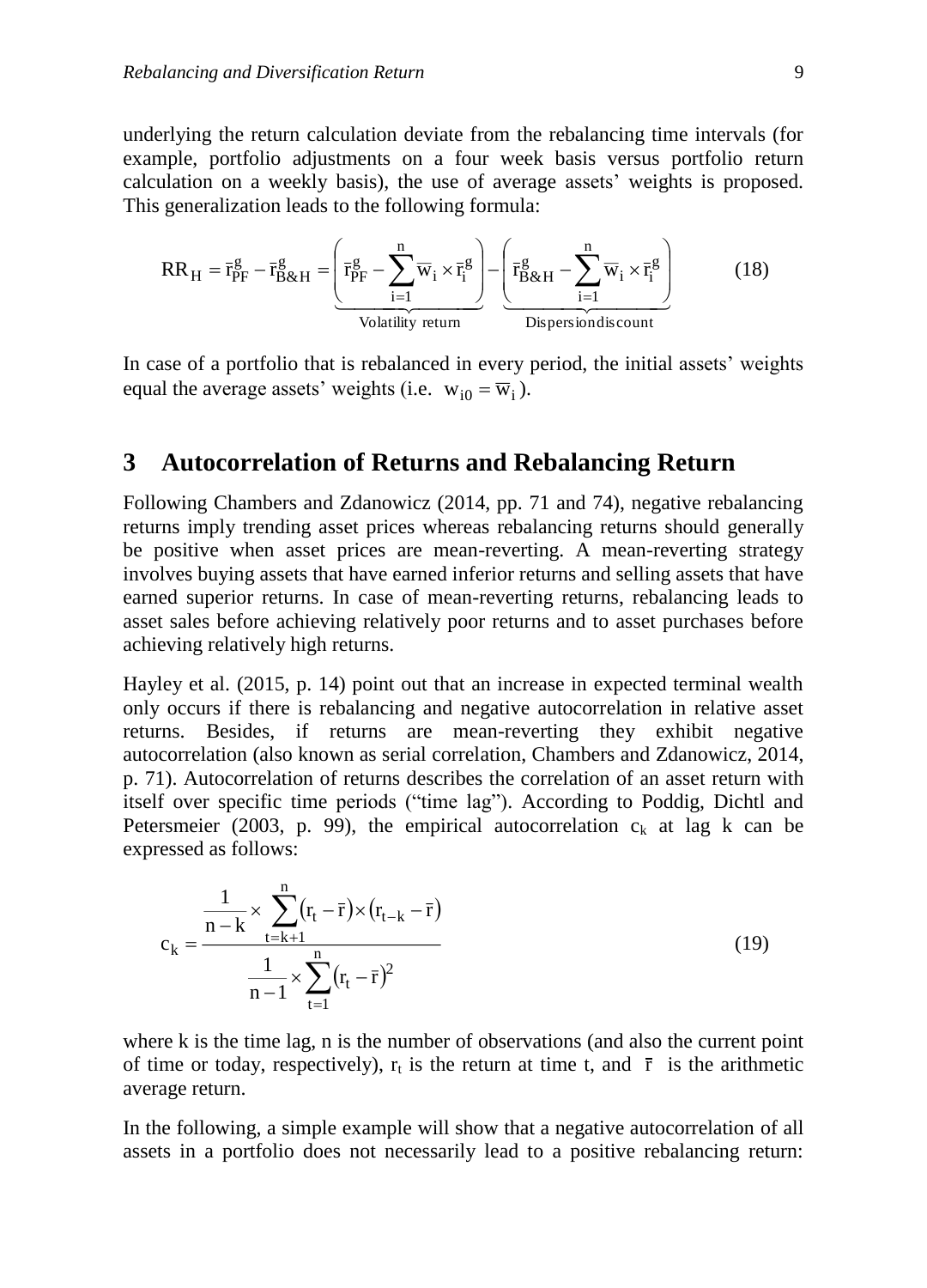Given is a portfolio (current value =  $\epsilon$  1,000,000) of three assets that are equally weighted. Table 1 shows the values of a portfolio that is rebalanced in every time period to its initial weight of  $1/3$ . Given are the prices  $P_i$  of the stocks and the corresponding returns r<sub>i</sub>. A more detailed example of a similar calculation is provided by Meyer-Bullerdiek (2016, pp. 41-42).

|                 | $P_A$ | $r_A$      | Number<br>of stocks<br>A | W <sub>A</sub> | $P_{B}$ | $r_{B}$   | Number<br>of stocks<br>B | $W_{B}$ | $P_C$ | $r_{C}$   | Number<br>of stocks<br>C | $W_C$  | Value of<br>PF |
|-----------------|-------|------------|--------------------------|----------------|---------|-----------|--------------------------|---------|-------|-----------|--------------------------|--------|----------------|
| $\theta$        | 50    |            | 6.666,7                  | 33.33%         | 15      |           | 22,222.2                 | 33.33%  | 20    |           | 16,666.7                 | 33.33% | 1,000,000      |
|                 | 40    | $-20.00\%$ | 7.453,7                  | 33.33%         | 14      | $-6.67%$  | 21,296.3                 | 33.33%  | 19    | $-5.00\%$ | 15,692.0                 | 33.33% | 894,444        |
| $\overline{2}$  | 41    | 2.50%      | 7.286,9                  | 33.33%         | 13      | $-7.14%$  | 22,981.9                 | 33.33%  | 20    | 5.26%     | 14,938.2                 | 33.33% | 896,294        |
| 3               | 42    | 2.44%      | 7.107,4                  | 33.33%         | 12      | $-7.69%$  | 24,876.0                 | 33.33%  | 21    | 5.00%     | 14,214.9                 | 33.33% | 895,537        |
| $\overline{4}$  | 29    | $-30.95%$  | 9.680,8                  | 33.33%         | 13      | 8.33%     | 21,595.7                 | 33.33%  | 22    | 4.76%     | 12,761.1                 | 33.33% | 842,231        |
| 5               | 30    | 3.45%      | 9.563,9                  | 33.33%         | 14      | 7.69%     | 20,494.0                 | 33.33%  | 21    | $-4.55%$  | 13,662.6                 | 33.33% | 860,747        |
| 6               | 31    | 3.33%      | 9.284,7                  | 33.33%         | 13      | $-7.14%$  | 22,140.5                 | 33.33%  | 22    | 4.76%     | 13,083.0                 | 33.33% | 863,479        |
| 7               | 32    | 3.23%      | 9.688,8                  | 33.33%         | 15      | 15.38%    | 20,669.5                 | 33.33%  | 23    | 4.55%     | 13,480.1                 | 33.33% | 930,128        |
| 8               | 33    | 3.13%      | 9.084,6                  | 33.33%         | 15      | $0.00\%$  | 19.986.1                 | 33.33%  | 20    | $-13.04%$ | 14.989.6                 | 33.33% | 899,377        |
| 9               | 34    | 3.03%      | 8.857,5                  | 33.33%         | 14      | $-6.67\%$ | 21,511.1                 | 33.33%  | 21    | 5.00%     | 14,340.7                 | 33.33% | 903,465        |
| 10 <sup>1</sup> | 20    | $-41.18%$  | 13.827,5                 | 33.33%         | 17      | 21.43%    | 16.267.7                 | 33.33%  | 20    | $-4.76\%$ | 13,827.5                 | 33.33% | 829,652        |

Table 1: Example 1 – Rebalanced portfolio

The empirical autocorrelations at lag 1 are -0.1643 (stock A), -0.2041 (stock B), and -0.4287 (stock C). Table 2 shows the data for a B&H portfolio. The results for example 1 are presented in Table 3.

|                 | $P_A$ | $r_A$      | Number<br>of stocks<br>A | W <sub>A</sub> | $P_{B}$ | $r_{B}$   | Number<br>of stocks<br>B | W <sub>R</sub> | $P_C$ | $r_{C}$   | Number<br>of stocks<br>C | $W_{C}$ | Value of<br>PF |
|-----------------|-------|------------|--------------------------|----------------|---------|-----------|--------------------------|----------------|-------|-----------|--------------------------|---------|----------------|
| $\theta$        | 50    |            | 6.666.7                  | 33.33%         | 15      |           | 22,222.2                 | 33.33%         | 20    |           | 16,666.7                 | 33.33%  | 1,000,000      |
|                 | 40    | $-20.00\%$ | 6.666.7                  | 29.81%         | 14      | $-6.67%$  | 22,222.2                 | 34.78%         | 19    | $-5.00\%$ | 16,666.7                 | 35.40%  | 894,444        |
| $\overline{2}$  | 41    | 2.50%      | 6.666.7                  | 30.52%         | 13      | $-7.14%$  | 22,222.2                 | 32.26%         | 20    | 5.26%     | 16,666.7                 | 37.22%  | 895,556        |
| 3               | 42    | 2.44%      | 6.666.7                  | 31.23%         | 12      | $-7.69%$  | 22,222.2                 | 29.74%         | 21    | 5.00%     | 16,666.7                 | 39.03%  | 896,667        |
| $\overline{4}$  | 29    | $-30.95%$  | 6,666.7                  | 22.77%         | 13      | 8.33%     | 22,222.2                 | 34.03%         | 22    | 4.76%     | 16,666.7                 | 43.19%  | 848,889        |
| 5               | 30    | 3.45%      | 6,666.7                  | 23.23%         | 14      | 7.69%     | 22,222.2                 | 36.13%         | 21    | $-4.55%$  | 16,666.7                 | 40.65%  | 861,111        |
| 6               | 31    | 3.33%      | 6,666.7                  | 23.97%         | 13      | $-7.14%$  | 22,222.2                 | 33.51%         | 22    | 4.76%     | 16,666.7                 | 42.53%  | 862,222        |
| 7               | 32    | 3.23%      | 6,666.7                  | 22.94%         | 15      | 15.38%    | 22,222.2                 | 35.84%         | 23    | 4.55%     | 16,666.7                 | 41.22%  | 930,000        |
| 8               | 33    | 3.13%      | 6,666.7                  | 24.81%         | 15      | $0.00\%$  | 22,222.2                 | 37.59%         | 20    | $-13.04%$ | 16,666.7                 | 37.59%  | 886,667        |
| 9               | 34    | 3.03%      | 6,666.7                  | 25.53%         | 14      | $-6.67\%$ | 22,222.2                 | 35.04%         | 21    | 5.00%     | 16,666.7                 | 39.42%  | 887,778        |
| 10 <sup>1</sup> | 20    | $-41.18%$  | 6,666.7                  | 15.79%         | 17      | 21.43%    | 22.222.2                 | 44.74%         | 20    | $-4.76%$  | 16,666.7                 | 39.47%  | 844,444        |

Table 2: Example 1 – B&H portfolio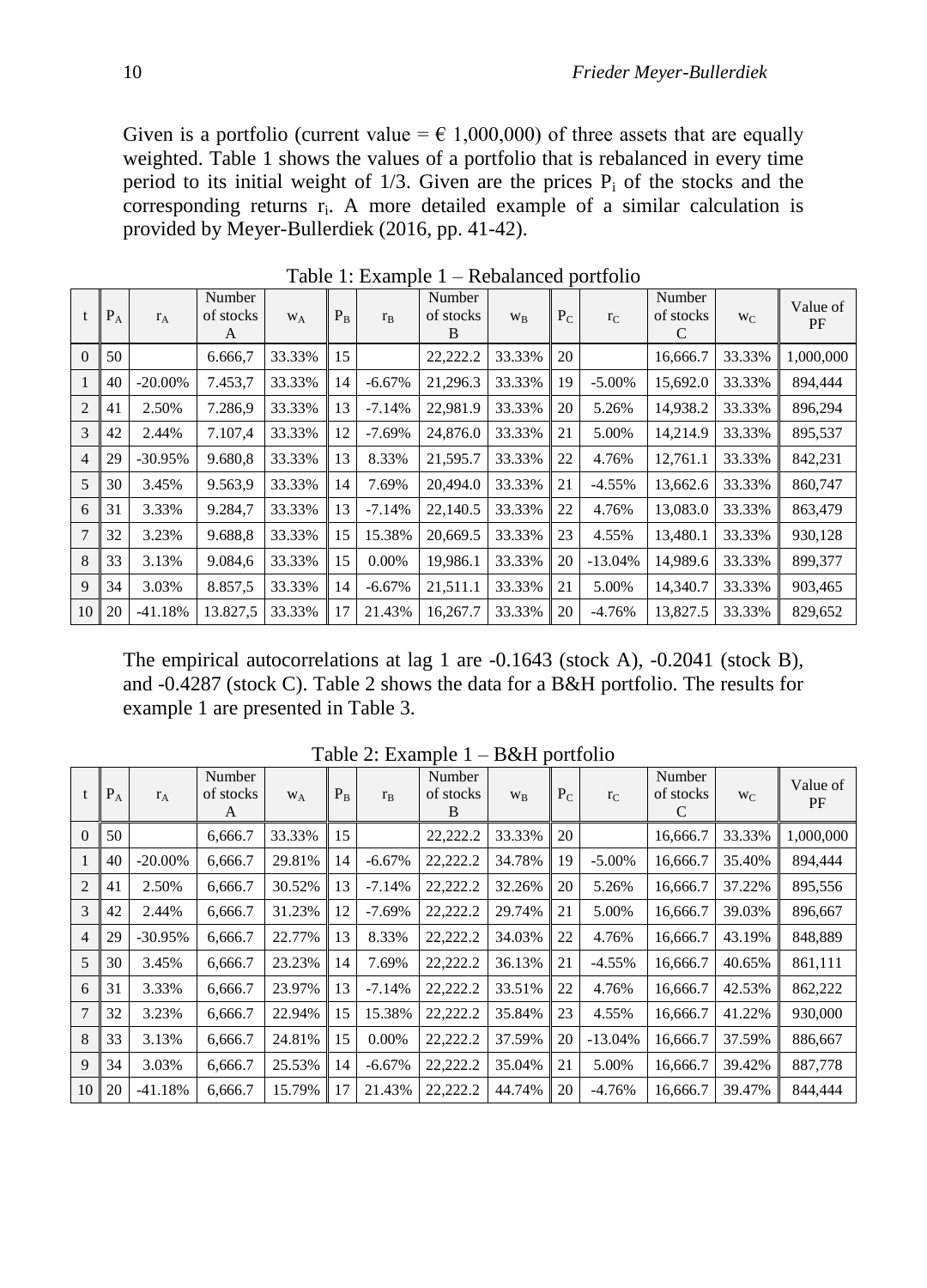| $\frac{1}{2}$ . Enample 1 Resented                                                                                                    | Rebalanced | B&H         |
|---------------------------------------------------------------------------------------------------------------------------------------|------------|-------------|
|                                                                                                                                       | Portfolio  | Portfolio   |
| Arithmetic average return of the portfolio:<br>$r_{\rm PF}$                                                                           | $-1.7173%$ | $-1.5621%$  |
| Geometric average return of the portfolio: $\bar{r}_{\rm PF}^g$                                                                       | $-1.8502%$ | $-1.6766\%$ |
| Variance of portfolio returns: $\sigma_{\text{PE}}^2$                                                                                 | 0.2598%    | 0.2249%     |
| Weighted average of arithmetic average asset returns: $\sum \overline{w}_i \times \overline{r}_i$                                     | $-1.7173%$ | $-1.2275%$  |
| Weighted average of geometric average asset returns: $\sum \overline{w}_i \times \overline{r}_i^g$                                    | $-2.4987%$ | $-1.9167%$  |
| Impact of not rebalancing: $\bar{r}_{PF} - \sum_{i}^{\infty} \bar{w}_i \times \bar{r}_i$                                              | 0.0000%    | $-0.3346%$  |
| Variance reduction benefit: $\frac{1}{2} \times \sum_{i=1}^{n} (\overline{w}_i \times \sigma_i^2) - \frac{1}{2} \times \sigma_{PF}^2$ | 0.5433%    | 0.4910%     |
| Approx. diversification return according to Erb and Harvey: DR <sub>E&amp;H</sub>                                                     | 0.5433%    | 0.1563%     |
| Volatility return: $\bar{r}_{PF}^g - \sum_{i}^{\infty} \bar{w}_i \times \bar{r}_i^g$                                                  | 0.6486%    | 0.2402%     |
| Dispersion discount: $\bar{r}_{B\&H}^g - \sum_{i=1}^{n} \bar{w}_i \times \bar{r}_i^g$                                                 | 0.8222%    | 0.2402%     |
| Rebalancing return according to Hallerbach: $RR_H = \bar{r}_{PF}^g - \bar{r}_{B\&H}^g$                                                | $-0.1736%$ | 0.0000%     |

Table 3: Example  $1 -$  Results

Example 1 shows that the approximate diversification return according to Erb and Harvey (2006) of the rebalanced portfolio is larger than the one of the B&H portfolio because of the negative impact of not rebalancing. The variance reduction benefit is similar for both portfolios. Furthermore, the rebalancing return of the rebalanced portfolio is negative, i.e. the B&H portfolio leads to a better geometric average return than the rebalanced portfolio. Thus, in this example of negative autocorrelation (at lag 1) in asset returns, it would have been better not to rebalance. The reason is the much lower average weight of the low performing stock A in the B&H portfolio ( $\overline{w}_i = 0.2681$ ) compared to the rebalanced portfolio  $(\overline{w}_i = 0.3333)$ . Obviously, the strong negative performance of stock A over the whole period leads to the low weight in the B&H portfolio. However, the autocorrelation of the returns at lag 1 is negative.

In the appendix, a second example is constructed with positive autocorrelation of returns at lag 1 for all assets in the portfolio (Tables 12-14). It is shown that the rebalanced portfolio performs better than the B&H portfolio. Thus, in this example, there is a positive rebalancing return despite positive autocorrelations in asset returns.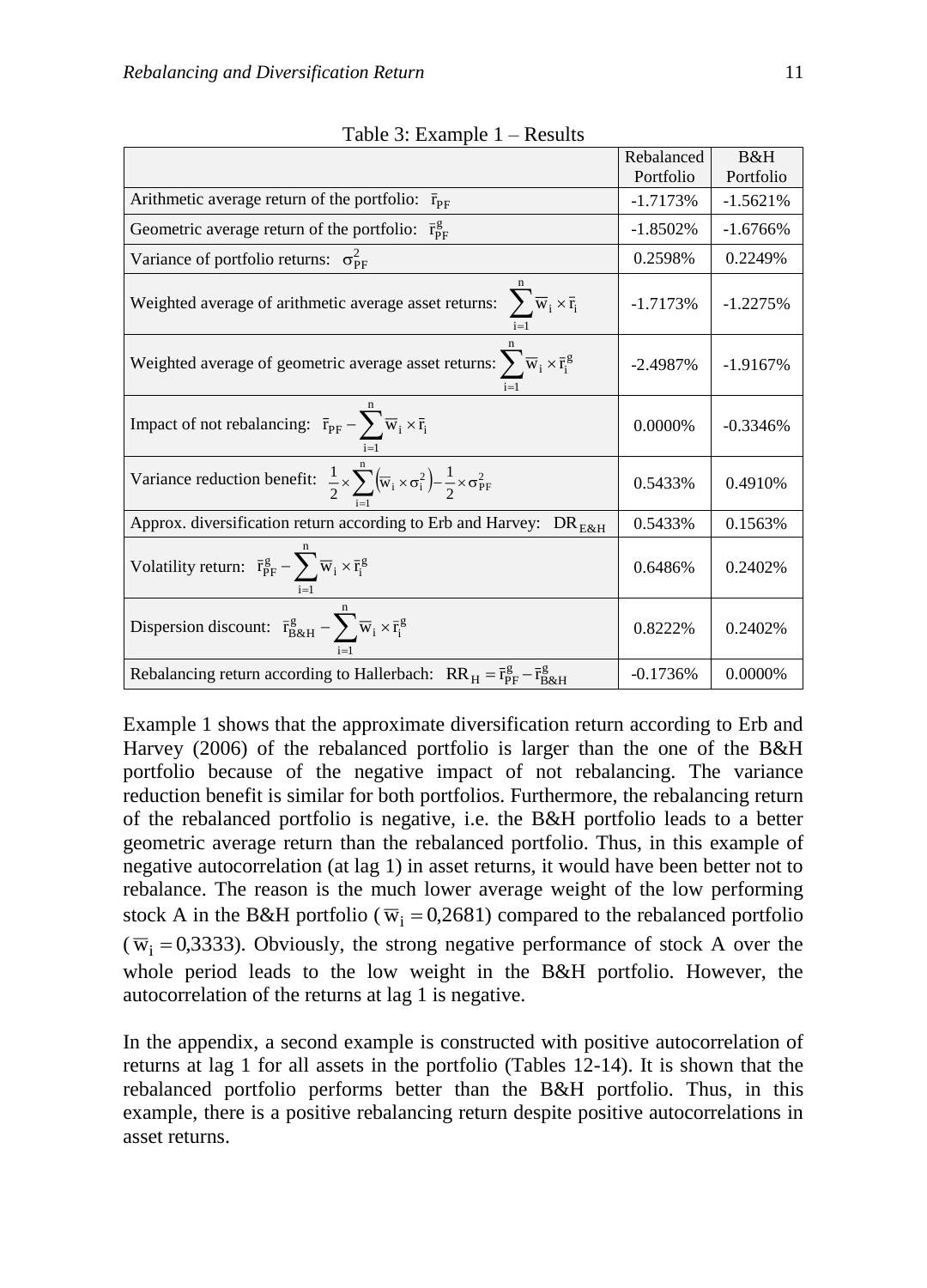However, in order to find out if rebalancing is beneficial in practice, empirical tests of different markets and holding periods are essential.

## **4 Empirical Results**

The empirical analysis concentrates on the German stock market that is represented by 15 stocks that have been continuously included in the German stock index DAX since its start date in 1988:

Allianz, BASF, Bayer, BMW, Commerzbank, Daimler, Deutsche Bank, E.ON, Henkel, Linde, Lufthansa, RWE, Siemens, ThyssenKrupp, Volkswagen.

Please note that the preferred shares of Volkswagen are used, which replaced the ordinary shares in the DAX in 2009. Furthermore a few companies were rebranded (e.g. VEBA or VIAG to E.ON).

The data is taken from ariva.de and comprises the weekly closing prices of all stocks based on a Friday. In case that there is no trade on this day, the data from the previous trading date is taken. All share prices are adjusted for dividends as well as for subscription rights and share splits.

The data cover the period from January 2006 to December 2015. The total period is divided into several subperiods:

6 January 2006 – 25 December 2015 (520 weeks) 6 January 2006 – 4 January 2008 (104 weeks) 4 January 2008 – 25 December 2015 (416 weeks) 4 January 2008 – 1 January 2010 (104 weeks) 1 January 2010 – 25 December 2015 (312 weeks) 1 January 2010 – 30 December 2011 (104 weeks) 30 December 2011 – 25 December 2015 (208 weeks) 30 December 2011 – 27 December 2013 (104 weeks) 27 December 2013 – 25 December 2015 (104 weeks)

On the initial starting date of each period, all stocks have the same portfolio weight  $(=1/15)$ . The portfolios are reallocated to these weights on a regular basis. The tests consider different rebalancing frequencies: weekly, every 2, 4, 13, 26, 52, and 104 weeks. Additionally, the B&H portfolio is included where no rebalancing takes place over the whole considered time period. Transaction costs are not considered in the tests.

Table 4 shows the empirical results for the total period. Please note that the results are based on weekly returns. Therefore, only in case of a weekly rebalancing the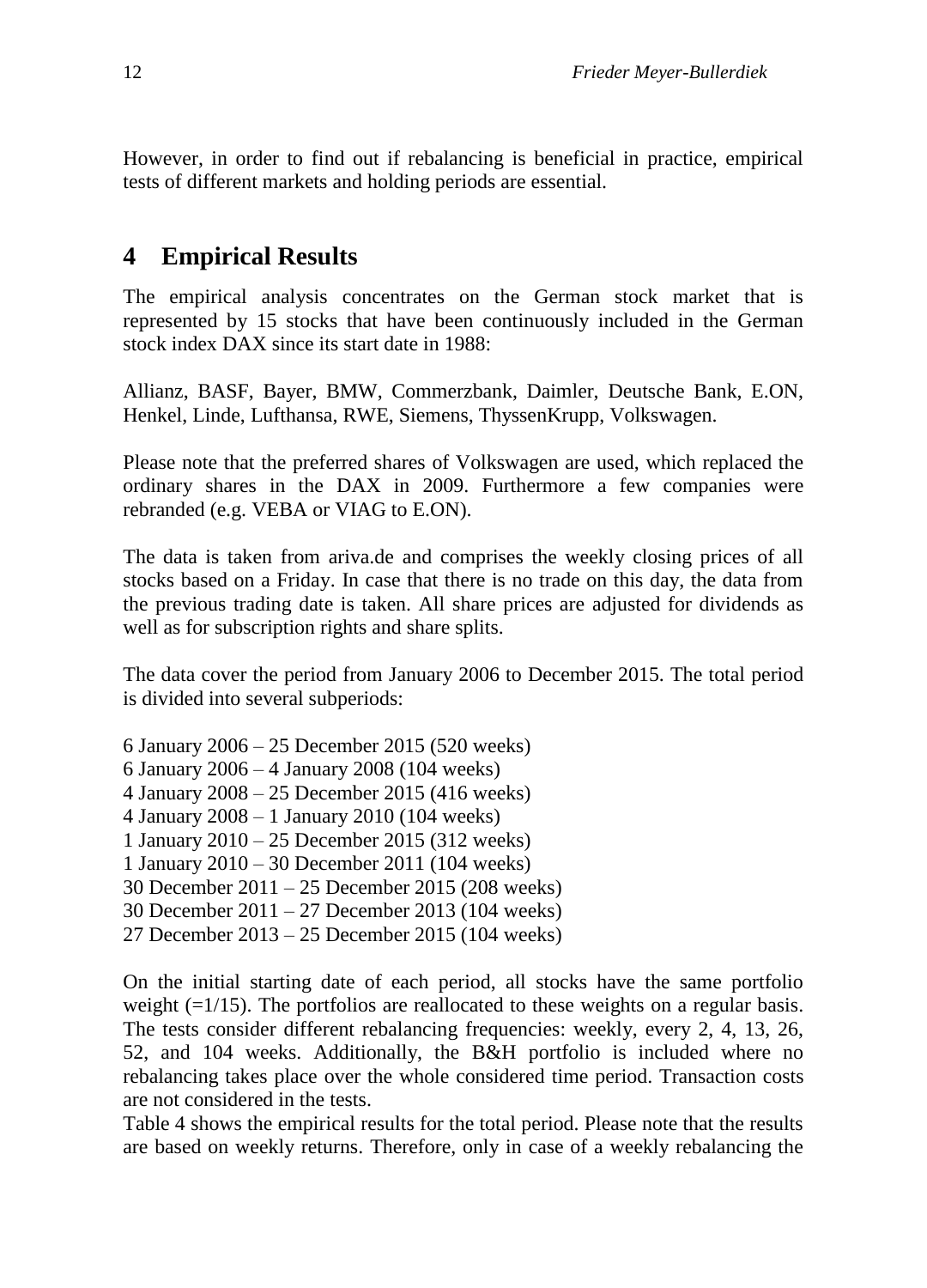initial assets' weights equal the average assets' weights of the rebalanced portfolio  $(w_{i0} = \overline{w}_i)$  used in the tests. For all other rebalancing frequencies,  $\overline{w}_i$  is used so that the volatility return and the dispersion discount are calculated according to equation 18.

|                                                                  |               | Rebalancing frequency            |                     |                      |                      |                      |                       |            |  |  |  |  |
|------------------------------------------------------------------|---------------|----------------------------------|---------------------|----------------------|----------------------|----------------------|-----------------------|------------|--|--|--|--|
|                                                                  | every<br>week | every<br>$\mathfrak{D}$<br>weeks | every<br>4<br>weeks | every<br>13<br>weeks | every<br>26<br>weeks | every<br>52<br>weeks | every<br>104<br>weeks | B&H        |  |  |  |  |
| $\bar{r}_{PF}$                                                   | 0.1820%       | 0.1823%                          | 0.1792%             | 0.1732%              | 0.1704%              | 0.1692%              | 0.1747%               | 0.2091%    |  |  |  |  |
| $\bar{r}_{PF}^g$                                                 | 0.1167%       | 0.1172%                          | 0.1145%             | 0.1091%              | 0.1068%              | 0.1061%              | 0.1130%               | 0.1485%    |  |  |  |  |
| $\sigma_{PF}^2$                                                  | 0.1285%       | 0.1281%                          | 0.1272%             | 0.1257%              | 0.1248%              | 0.1240%              | 0.1210\%              | 0.1192%    |  |  |  |  |
| $\mathbf n$<br>$\overline{w}_i \times \overline{r}_i$<br>$i=1$   | 0.1820%       | 0.1822%                          | 0.1827%             | 0.1850%              | 0.1869%              | 0.1914%              | 0.1995%               | 0.2572%    |  |  |  |  |
| $\mathbf n$<br>$\overline{w}_i \times \overline{r}_i^g$<br>$i=1$ | 0.0621%       | 0.0623%                          | 0.0629%             | 0.0655%              | 0.0673%              | 0.0722%              | 0.0815%               | 0.1426%    |  |  |  |  |
| Impact of not rebalanc.                                          | 0.0000%       | 0.0001%                          | $-0.0035%$          | $-0.0118%$           | $-0.0166%$           | $-0.0223%$           | $-0.0248%$            | $-0.0481%$ |  |  |  |  |
| Variance red. benefit                                            | 0.0548%       | 0.0549%                          | 0.0553%             | 0.0557%              | 0.0562%              | 0.0563%              | 0.0564%               | 0.0530%    |  |  |  |  |
| $DR_{E&H}$                                                       | 0.0548%       | 0.0550%                          | 0.0517%             | 0.0439%              | 0.0397%              | 0.0340%              | 0.0316%               | 0.0049%    |  |  |  |  |
| Volatility return                                                | 0.0546%       | 0.0548%                          | 0.0515%             | 0.0437%              | 0.0394%              | 0.0338%              | 0.0315%               | 0.0059%    |  |  |  |  |
| Dispersion discount                                              | 0.0864%       | 0.0862%                          | 0.0856%             | 0.0830%              | 0.0812%              | 0.0763%              | 0.0670%               | 0.0059%    |  |  |  |  |
| $RR_{H}$                                                         | $-0.0318%$    | $-0.0313%$                       | $-0.0340%$          | $-0.0394%$           | $-0.0417%$           | $-0.0424%$           | $-0.0355%$            | 0.0000%    |  |  |  |  |

Table 4: Results based on weekly returns, 6 January 2006 – 25 December 2015

The results show for the whole period considered that the approximate diversification return according to Erb and Harvey (2006) diminishes with a lower rebalancing frequency. The reason for it is the negative impact of not rebalancing whereas the variance reduction benefit is almost independent from the rebalancing frequency. For the whole period considered a rebalancing strategy leads to negative rebalancing returns regardless of the rebalancing frequency because of the lower geometric average return compared to the B&H portfolio. Thus, the dispersion discount is greater than the volatility return so that, for this long term period, the B&H strategy is superior. With regard to the geometric average return of the single portfolios, it can be ascertained that a more frequent rebalancing has a slightly positive effect. However, the B&H portfolio still achieves a much better return.

Tables 5 and 6 present the results for the other time periods.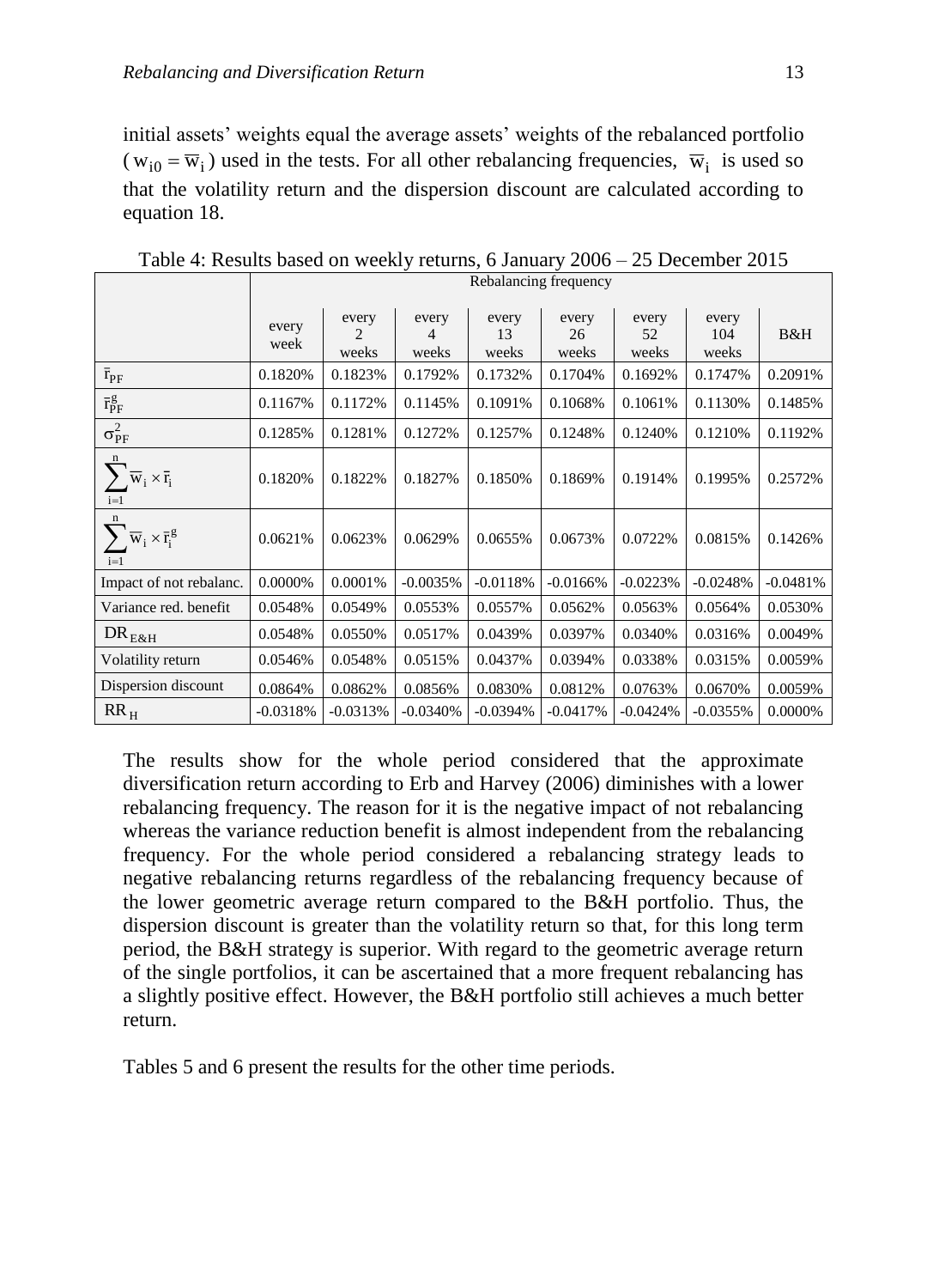|                            |               |                     |                     | Rebalancing frequency               |                      |                      |                                |
|----------------------------|---------------|---------------------|---------------------|-------------------------------------|----------------------|----------------------|--------------------------------|
|                            | every<br>week | every<br>2<br>weeks | every<br>4<br>weeks | every<br>13<br>weeks                | every<br>26<br>weeks | every<br>52<br>weeks | every<br>104<br>weeks<br>(B&H) |
|                            |               |                     |                     | 6 January 2006 - 4 January 2008     |                      |                      |                                |
| Impact of not rebalancing  | 0.0000%       | $-0.0005%$          | $-0.0034%$          | $-0.0038%$                          | $-0.0105%$           | $-0.0126%$           | $-0.0338%$                     |
| Variance reduction benefit | 0.0343%       | 0.0343%             | 0.0343%             | 0.0343%                             | 0.0346%              | 0.0350%              | 0.0359%                        |
| $DR_{E&H}$                 | 0.0343%       | 0.0338%             | 0.0309%             | 0.0306%                             | 0.0240%              | 0.0224%              | 0.0021%                        |
| Volatility return          | 0.0340%       | 0.0335%             | 0.0306%             | 0.0302%                             | 0.0237%              | 0.0220%              | 0.0017%                        |
| Dispersion discount        | 0.0388%       | 0.0385%             | 0.0374%             | 0.0334%                             | 0.0270%              | 0.0179%              | 0.0017%                        |
| $RR_H$                     | $-0.0049%$    | $-0.0051%$          | $-0.0068%$          | $-0.0032%$                          | $-0.0033%$           | 0.0041%              | 0.0000%                        |
|                            |               |                     |                     | 4 January 2008 - 1 January 2010     |                      |                      |                                |
| Impact of not rebalancing  | 0.0000%       | $-0.0008%$          | $-0.0263%$          | $-0.0560%$                          | $-0.0757%$           | $-0.0950%$           | $-0.1138%$                     |
| Variance reduction benefit | 0.1191%       | 0.1195%             | 0.1206%             | 0.1201%                             | 0.1223%              | 0.1241%              | 0.1157%                        |
| $DR_{E&H}$                 | 0.1191%       | 0.1187%             | 0.0942%             | 0.0642%                             | 0.0466%              | 0.0291%              | 0.0019%                        |
| Volatility return          | 0.1180%       | 0.1176%             | 0.0929%             | 0.0627%                             | 0.0454%              | 0.0285%              | 0.0014%                        |
| Dispersion discount        | 0.0414%       | 0.0406%             | 0.0379%             | 0.0319%                             | 0.0300%              | 0.0244%              | 0.0014%                        |
| $RR_{H}$                   | 0.0766%       | 0.0770%             | 0.0549%             | 0.0309%                             | 0.0154%              | 0.0041%              | 0.0000%                        |
|                            |               |                     |                     | 1 January 2010 - 30 December 2011   |                      |                      |                                |
| Impact of not rebalancing  | $0.0000\%$    | $-0.0034%$          | 0.0005%             | $-0.0144%$                          | $-0.0096%$           | $-0.0106%$           | $-0.0300%$                     |
| Variance reduction benefit | 0.0424%       | 0.0424%             | 0.0424%             | 0.0429%                             | 0.0431%              | 0.0430%              | 0.0431%                        |
| $DR_{E&H}$                 | 0.0424%       | 0.0390%             | 0.0430%             | 0.0285%                             | 0.0335%              | 0.0324%              | 0.0131%                        |
| Volatility return          | 0.0419%       | 0.0385%             | 0.0425%             | 0.0280%                             | 0.0330%              | 0.0318%              | 0.0126%                        |
| Dispersion discount        | 0.1052%       | 0.1044%             | 0.1029%             | 0.0905%                             | 0.0827%              | 0.0612%              | 0.0126%                        |
| $RR_{H}$                   | $-0.0633%$    | $-0.0659%$          | $-0.0604%$          | $-0.0625%$                          | $-0.0497%$           | $-0.0294%$           | 0.0000%                        |
|                            |               |                     |                     | 30 December 2011 - 27 December 2013 |                      |                      |                                |
| Impact of not rebalancing  | 0.0000%       | 0.0015%             | 0.0067%             | $-0.0072%$                          | $-0.0064%$           | $-0.0322%$           | $-0.0375%$                     |
| Variance reduction benefit | 0.0402%       | 0.0402%             | 0.0401%             | 0.0403%                             | 0.0403%              | 0.0389%              | 0.0379%                        |
| $DR_{E&H}$                 | 0.0402%       | 0.0417%             | 0.0468%             | 0.0331%                             | 0.0339%              | 0.0067%              | 0.0004%                        |
| Volatility return          | 0.0397%       | 0.0412%             | 0.0463%             | 0.0325%                             | 0.0334%              | 0.0062%              | $-0.0002%$                     |
| Dispersion discount        | 0.0330%       | 0.0327%             | 0.0321%             | 0.0286%                             | 0.0271%              | 0.0164%              | $-0.0002%$                     |
| $RR_H$                     | 0.0067%       | 0.0084%             | 0.0141%             | 0.0039%                             | 0.0063%              | $-0.0102%$           | 0.0000%                        |
|                            |               |                     |                     | 27 December 2013 - 25 December 2015 |                      |                      |                                |
| Impact of not rebalancing  | $0.0000\%$    | 0.0028%             | 0.0011%             | 0.0043%                             | $-0.0126%$           | $-0.0193%$           | $-0.0230%$                     |
| Variance reduction benefit | 0.0366%       | 0.0366%             | 0.0365%             | 0.0368%                             | 0.0368%              | 0.0364%              | 0.0358%                        |
| $DR_{E&H}$                 | 0.0366%       | 0.0394%             | 0.0377%             | 0.0410%                             | 0.0242%              | 0.0170%              | 0.0128%                        |
| Volatility return          | 0.0378%       | 0.0406%             | 0.0389%             | 0.0423%                             | 0.0253%              | 0.0181%              | 0.0138%                        |
| Dispersion discount        | 0.0346%       | 0.0345%             | 0.0337%             | 0.0308%                             | 0.0253%              | 0.0216%              | 0.0138%                        |
| $RR_H$                     | 0.0031%       | 0.0061%             | 0.0052%             | 0.0115%                             | 0.0000%              | $-0.0035%$           | 0.0000%                        |

Table 5: Results based on weekly returns for the 2 year periods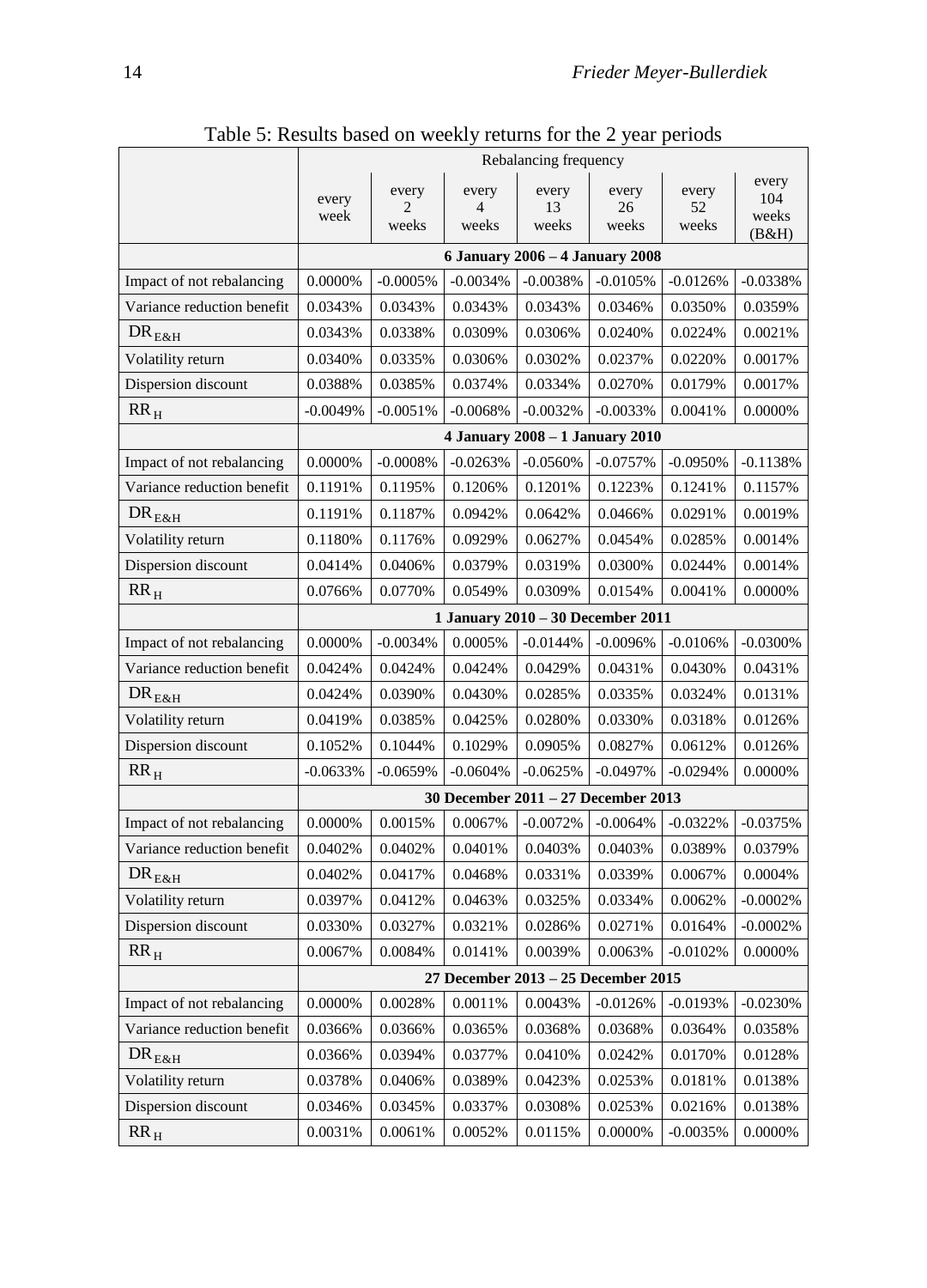|                           |                                   | Rebalancing frequency            |                     |                      |                                     |                      |                       |            |  |  |  |  |
|---------------------------|-----------------------------------|----------------------------------|---------------------|----------------------|-------------------------------------|----------------------|-----------------------|------------|--|--|--|--|
|                           | every<br>week                     | every<br>$\overline{2}$<br>weeks | every<br>4<br>weeks | every<br>13<br>weeks | every<br>26<br>weeks                | every<br>52<br>weeks | every<br>104<br>weeks | B&H        |  |  |  |  |
|                           |                                   |                                  |                     |                      | 4 January 2008 - 25 December 2015   |                      |                       |            |  |  |  |  |
| Impact of not rebalanc.   | 0.0000%                           | 0.0002%                          | $-0.0038%$          | $-0.0154%$           | $-0.0216%$                          | $-0.0308%$           | $-0.0330%$            | $-0.0485%$ |  |  |  |  |
| Variance red. benefit     | 0.0598%                           | 0.0599%                          | 0.0604%             | 0.0609%              | 0.0615%                             | 0.0613%              | 0.0609%               | 0.0507%    |  |  |  |  |
| $\text{DR}_{\text{E\&H}}$ | 0.0598%                           | 0.0601%                          | 0.0565%             | 0.0455%              | 0.0399%                             | 0.0305%              | 0.0279%               | 0.0022%    |  |  |  |  |
| Volatility return         | 0.0597%                           | 0.0600%                          | 0.0563%             | 0.0452%              | 0.0397%                             | 0.0304%              | 0.0278%               | 0.0027%    |  |  |  |  |
| Dispersion discount       | 0.0985%                           | 0.0982%                          | 0.0975%             | 0.0940%              | 0.0914%                             | 0.0848%              | 0.0725%               | 0.0027%    |  |  |  |  |
| $RR_{H}$                  | $-0.0389%$                        | $-0.0383%$                       | $-0.0412%$          | $-0.0488%$           | $-0.0517%$                          | $-0.0544%$           | $-0.0447%$            | 0.0000%    |  |  |  |  |
|                           | 1 January 2010 - 25 December 2015 |                                  |                     |                      |                                     |                      |                       |            |  |  |  |  |
| Impact of not rebalanc.   | $0.0000\%$                        | 0.0004%                          | 0.0033%             | $-0.0029%$           | $-0.0046%$                          | $-0.0123%$           | $-0.0118%$            | $-0.0454%$ |  |  |  |  |
| Variance red. benefit     | 0.0399%                           | 0.0399%                          | 0.0399%             | 0.0403%              | 0.0404%                             | 0.0399%              | 0.0396%               | 0.0361%    |  |  |  |  |
| $DR_{E&H}$                | 0.0399%                           | 0.0404%                          | 0.0432%             | 0.0374%              | 0.0358%                             | 0.0276%              | 0.0278%               | $-0.0093%$ |  |  |  |  |
| Volatility return         | 0.0400%                           | 0.0405%                          | 0.0433%             | 0.0375%              | 0.0359%                             | 0.0277%              | 0.0279%               | $-0.0090%$ |  |  |  |  |
| Dispersion discount       | 0.0938%                           | 0.0935%                          | 0.0929%             | 0.0891%              | 0.0863%                             | 0.0779%              | 0.0637%               | $-0.0090%$ |  |  |  |  |
| $RR_{H}$                  | $-0.0537%$                        | $-0.0530%$                       | $-0.0496%$          | $-0.0516%$           | $-0.0504%$                          | $-0.0502%$           | $-0.0359%$            | 0.0000%    |  |  |  |  |
|                           |                                   |                                  |                     |                      | 30 December 2011 - 25 December 2015 |                      |                       |            |  |  |  |  |
| Impact of not rebalanc.   | 0.0000%                           | 0.0022%                          | 0.0040%             | $-0.0008%$           | $-0.0085%$                          | $-0.0230%$           | $-0.0242%$            | $-0.0295%$ |  |  |  |  |
| Variance red. benefit     | 0.0384%                           | 0.0384%                          | 0.0384%             | 0.0386%              | 0.0387%                             | 0.0382%              | 0.0376%               | 0.0363%    |  |  |  |  |
| $\text{DR}_{\text{E\&H}}$ | 0.0384%                           | 0.0406%                          | 0.0424%             | 0.0378%              | 0.0302%                             | 0.0151%              | 0.0134%               | 0.0068%    |  |  |  |  |
| Volatility return         | 0.0388%                           | 0.0410%                          | 0.0428%             | 0.0382%              | 0.0305%                             | 0.0154%              | 0.0138%               | 0.0072%    |  |  |  |  |
| Dispersion discount       | 0.0546%                           | 0.0544%                          | 0.0538%             | 0.0512%              | 0.0480%                             | 0.0429%              | 0.0344%               | 0.0072%    |  |  |  |  |
| $RR_{H}$                  | $-0.0158%$                        | $-0.0134%$                       | $-0.0110%$          | $-0.0130%$           | $-0.0175%$                          | $-0.0275%$           | $-0.0207%$            | 0.0000%    |  |  |  |  |

Table 6: Results based on weekly returns for the 8, 6, and 4 year periods

It can be seen that in the longer periods the rebalancing returns are also negative, whereas in the two-year time periods these returns are positive as well as negative. For this reason, no clear statement regarding the rebalancing return is possible for the shorter periods.

With respect to the diversification return, only slight differences can be found between  $DR_{E, \&H}$  and the volatility return. In most cases, they increase with a higher rebalancing frequency. While the variance reduction benefit hardly changes, the absolute value of the impact of not rebalancing tends to decrease with an increasing rebalancing frequency. As expected, not rebalancing has the highest impact on the B&H portfolio. In this portfolio, the diversification return is by far the lowest and approaches zero.

In order to find the reason for the negative rebalancing returns especially in the longer time periods, the empirical autocorrelations of the weekly returns of the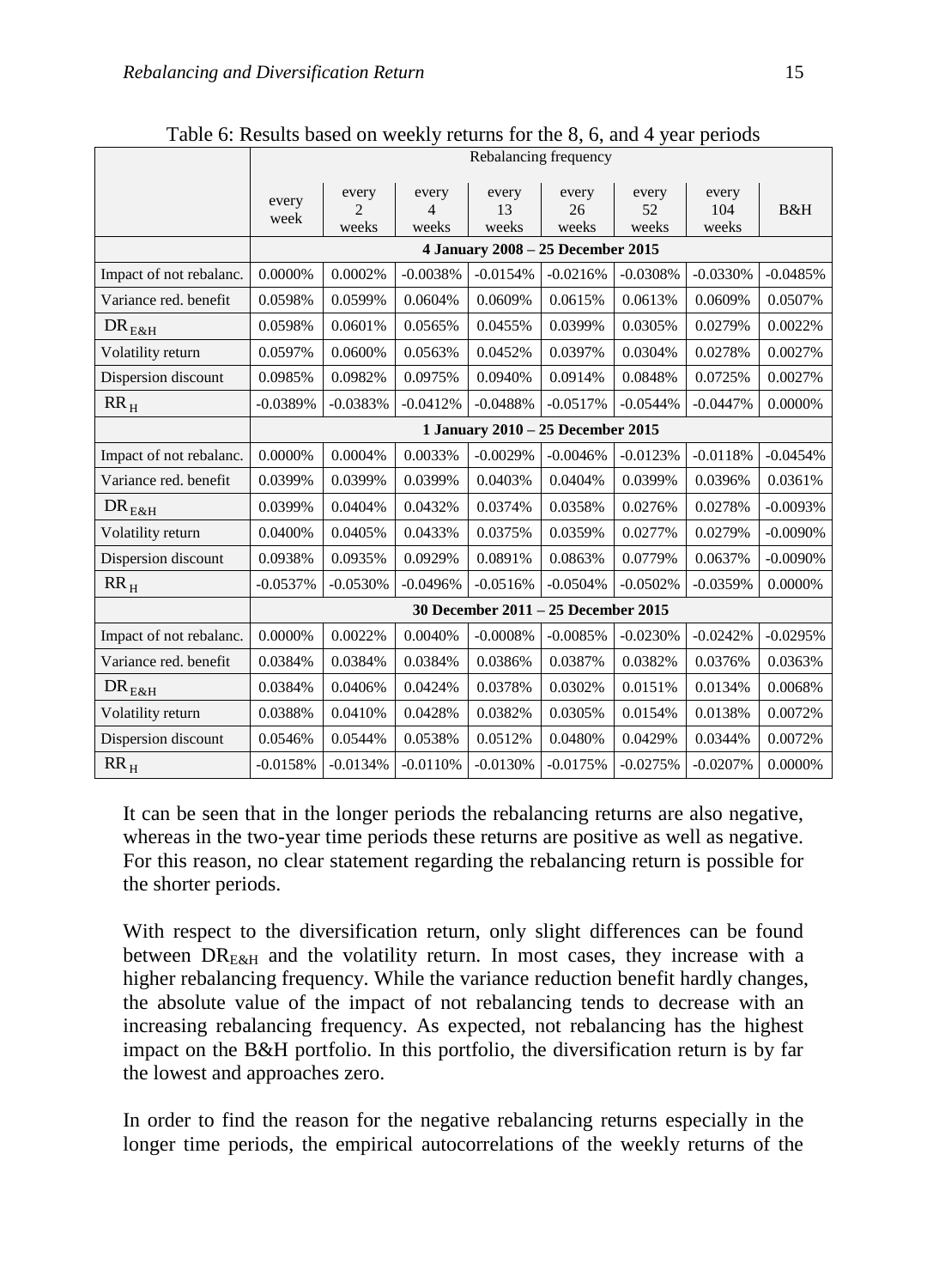| Table 7: Autocorrelations of weekly returns for the total period<br><b>Empirical autocorrelation</b> |           |           |                                                    |           |  |  |  |  |  |  |  |  |
|------------------------------------------------------------------------------------------------------|-----------|-----------|----------------------------------------------------|-----------|--|--|--|--|--|--|--|--|
|                                                                                                      |           |           |                                                    |           |  |  |  |  |  |  |  |  |
| <b>Stock</b>                                                                                         |           |           | for the period 6 January $2006 - 25$ December 2015 |           |  |  |  |  |  |  |  |  |
|                                                                                                      | at lag 1  | at lag 2  | at lag 3                                           | at lag 4  |  |  |  |  |  |  |  |  |
|                                                                                                      |           |           |                                                    |           |  |  |  |  |  |  |  |  |
| Allianz                                                                                              | $-0.0878$ | 0.0233    | 0.0743                                             | $-0.1004$ |  |  |  |  |  |  |  |  |
| <b>BASF</b>                                                                                          | $-0.0747$ | 0.0712    | $-0.0530$                                          | 0.0197    |  |  |  |  |  |  |  |  |
| Bayer                                                                                                | $-0.0693$ | 0.0056    | $-0.0578$                                          | $-0.0203$ |  |  |  |  |  |  |  |  |
| <b>BMW</b>                                                                                           | $-0.0313$ | $-0.0130$ | $-0.1029$                                          | $-0.0079$ |  |  |  |  |  |  |  |  |
| Commerzbank                                                                                          | $-0.0164$ | 0.0224    | 0.0508                                             | 0.0323    |  |  |  |  |  |  |  |  |
| Daimler                                                                                              | $-0.0644$ | 0.0449    | $-0.0680$                                          | 0.0175    |  |  |  |  |  |  |  |  |
| Deutsche Bank                                                                                        | $-0.0781$ | 0.0725    | $-0.0337$                                          | 0.0187    |  |  |  |  |  |  |  |  |
| E.ON                                                                                                 | $-0.1115$ | 0.0419    | 0.0153                                             | $-0.0240$ |  |  |  |  |  |  |  |  |
| Henkel                                                                                               | $-0.0227$ | 0.0531    | $-0.0288$                                          | $-0.0114$ |  |  |  |  |  |  |  |  |
| Linde                                                                                                | $-0.0468$ | 0.0013    | $-0.0041$                                          | $-0.0900$ |  |  |  |  |  |  |  |  |
| Lufthansa                                                                                            | $-0.0741$ | 0.0520    | $-0.0093$                                          | 0.0064    |  |  |  |  |  |  |  |  |
| <b>RWE</b>                                                                                           | $-0.0458$ | 0.0739    | $-0.0074$                                          | 0.0288    |  |  |  |  |  |  |  |  |
| Siemens                                                                                              | $-0.0666$ | 0.0444    | $-0.0660$                                          | $-0.0156$ |  |  |  |  |  |  |  |  |
| ThyssenKrupp                                                                                         | $-0.0120$ | 0.0780    | 0.0305                                             | $-0.0081$ |  |  |  |  |  |  |  |  |
| Volkswagen                                                                                           | 0.0026    | 0.1279    | $-0.0041$                                          | 0.0191    |  |  |  |  |  |  |  |  |

individual stocks are considered in Table 7 for the total period.

For a time lag of 1 week and 3 weeks, they are consistently negative for the entire

Table 7: Autocorrelations of weekly returns for the total period

time period with a few exceptions. The autocorrelations at lag 2 are almost all positive whereas at lag 4, 7 autocorrelations are positive and 8 are negative. Thus, these results are not consistent.

In general, negative rebalancing returns imply trending asset prices. To find out which stocks followed a certain trend over the total period, the proportions of the stocks at the beginning and at the end of the total period are considered. While the final weight of the Volkswagen stock in the B&H portfolio has more than doubled, the weights of several stocks have fallen below 2% (Commerzbank, Deutsche Bank, E.ON, and RWE). Hence, the weight concentration of the B&H portfolio has increased in comparison to the rebalanced portfolio. This is also shown by the correlations of the stock returns with the weekly rebalanced portfolio and the B&H portfolio. For example, the correlation of the Volkswagen stock with the B&H portfolio is much higher (0.698) than with the weekly rebalanced portfolio (0.606) while the correlation of the Commerzbank stock with the B&H portfolio (0.610) is markedly lower than with the weekly rebalanced portfolio (0.707).

For this reason, the above named five stocks are taken out of the portfolio. Thus, this step should improve the rebalancing return. However, the revised B&H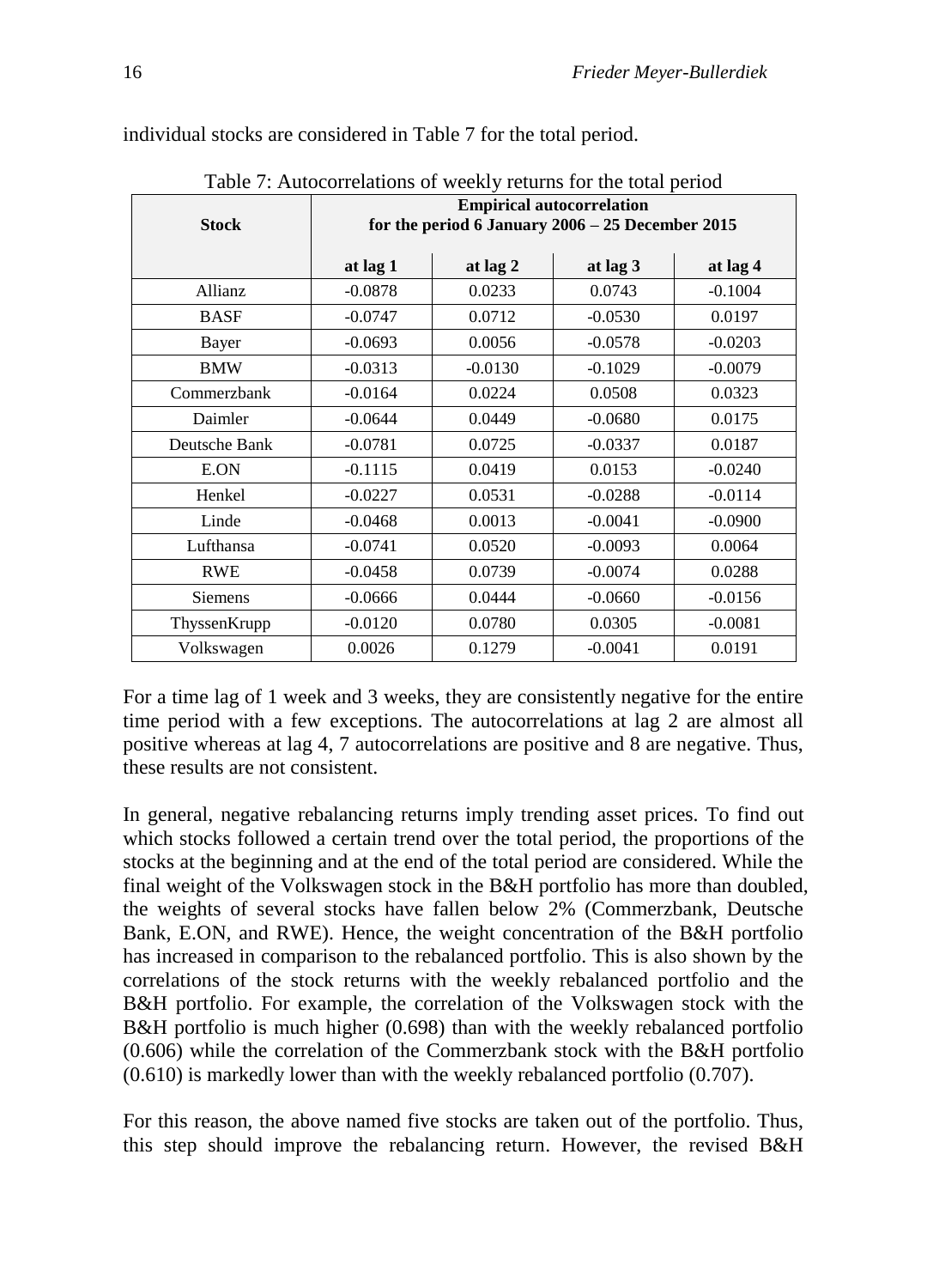portfolio is still more weight concentrated than the rebalanced portfolio. But compared to the original B&H portfolio, the weight concentration is lower according to the normalized Herfindahl index  $H^*(w)$ . This index can be calculated as follows (Roncalli, 2014, pp. 126-127):

$$
H^*(w) = \frac{n \times H(w) - 1}{n - 1}
$$
 (20)

where  $H(w) = \sum$  $H(w) = \sum_{i=1}^{n} w_i^2$  which is the Herfindahl index associated with w.  $i = 1$ 

Tables 15 to 17 in the appendix show the results for this revised portfolio of the 10 stocks left. In all periods, the approximate diversification return according to Erb and Harvey (2006) tends to diminish with a lower rebalancing frequency because of the increasing absolute value of the impact of not rebalancing whereas again the variance reduction benefit is almost independent from the rebalancing frequency. Unlike the 15 stock-portfolio, the revised portfolio generates positive rebalancing returns for each rebalancing frequency with regard to the total time period and these returns rise with a higher rebalancing frequency. This meets the expectations because the selection of the stocks to take out of the portfolio has been based on the total period. In the other time periods  $(2, 4, 6, \text{ and } 8 \text{ years})$ , the rebalancing return is at least predominantly positive.

To determine whether rebalancing improves the risk adjusted performance, the return to risk ratio is calculated. This measure quantifies return per unit of risk where risk is defined by the standard deviation of the portfolio returns. Thus, this performance measure is based on total risk which is appropriate when the portfolio is sufficiently diversified so that it exhibits hardly any non-systematic risk (Culp and Mensink, 1999, p. 62).

Return to risk ratio = 
$$
\frac{\bar{r}_{PF}}{\sigma_{PF}}
$$
 (21)

The results for the original and the revised portfolio are shown in Tables 8 and 9.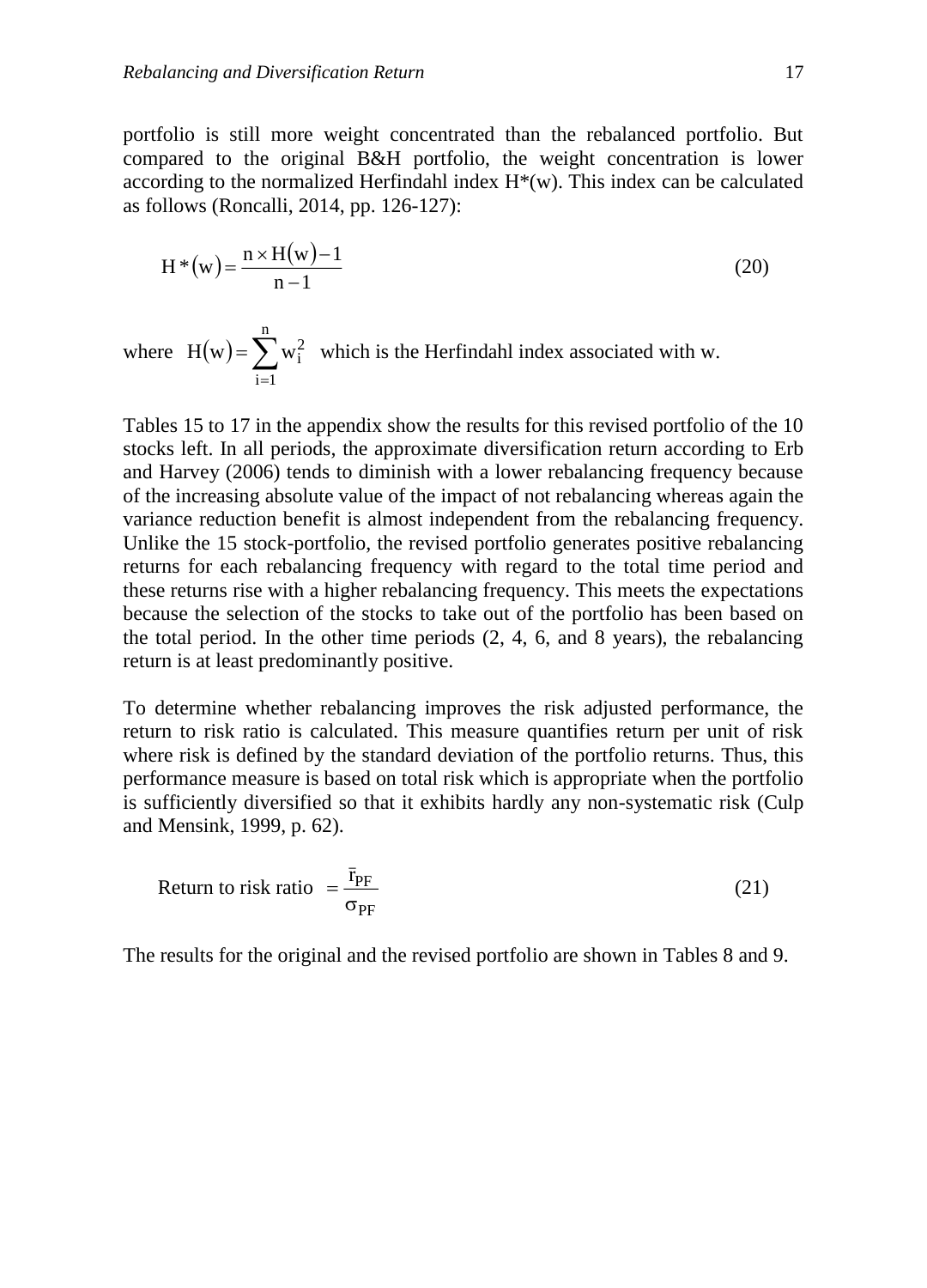| Time period                       | Rebalancing frequency |                |                     |                      |                      |                      |                       |          |  |  |  |
|-----------------------------------|-----------------------|----------------|---------------------|----------------------|----------------------|----------------------|-----------------------|----------|--|--|--|
|                                   | every<br>week         | every<br>weeks | every<br>4<br>weeks | every<br>13<br>weeks | every<br>26<br>weeks | every<br>52<br>weeks | every<br>104<br>weeks | B&H      |  |  |  |
| 6 Jan. $2006 - 25$ Dec. $2015$    | 5.08%                 | 5.09%          | 5.02%               | 4.88%                | 4.82%                | 4.80%                | 5.02%                 | 6.06%    |  |  |  |
| 6 Jan. $2006 - 4$ Jan. $2008$     | 19.63%                | 19.62%         | 19.53%              | 19.65%               | 19.60%               | 19.79%               | 19.54%                | 19.54%   |  |  |  |
| $4$ Jan. $2008 - 1$ Jan. $2010$   | $-0.79%$              | $-0.80%$       | $-1.25%$            | $-1.76%$             | $-2.08%$             | $-2.35%$             | $-2.64%$              | $-2.64%$ |  |  |  |
| 1 Jan. $2010 - 30$ Dec. $2011$    | 0.32%                 | 0.25%          | 0.39%               | 0.31%                | 0.65%                | 1.20%                | 1.99%                 | 1.99%    |  |  |  |
| 30 Dec. $2011 - 27$ Dec. $2013$   | 18.47%                | 18.53%         | 18.73%              | 18.34%               | 18.43%               | 17.91%               | 18.31%                | 18.31%   |  |  |  |
| $27$ Dec. $2013 - 25$ Dec. $2015$ | 0.75%                 | 0.85%          | 0.82%               | 1.02%                | 0.61%                | 0.50%                | 0.62%                 | 0.62%    |  |  |  |
| $4$ Jan. $2008 - 25$ Dec. $2015$  | 2.96%                 | 2.98%          | 2.90%               | 2.69%                | 2.61%                | 2.53%                | 2.78%                 | 3.99%    |  |  |  |
| 1 Jan. $2010 - 25$ Dec. $2015$    | 5.33%                 | 5.35%          | 5.46%               | 5.41%                | 5.46%                | 5.47%                | 5.94%                 | 7.14%    |  |  |  |
| 30 Dec. $2011 - 25$ Dec. $2015$   | 8.83%                 | 8.92%          | 9.00%               | 8.95%                | 8.81%                | 8.46%                | 8.71%                 | 9.52%    |  |  |  |

Table 8: Return to risk ratios for the original portfolio (15 stocks)

Table 9: Return to risk ratios for the revised portfolio (10 stocks)

| Time period                     |               |                |                     | Rebalancing frequency |                      |                      |                       |           |
|---------------------------------|---------------|----------------|---------------------|-----------------------|----------------------|----------------------|-----------------------|-----------|
|                                 | every<br>week | every<br>weeks | every<br>4<br>weeks | every<br>13<br>weeks  | every<br>26<br>weeks | every<br>52<br>weeks | every<br>104<br>weeks | B&H       |
| 6 Jan. $2006 - 25$ Dec. $2015$  | 7.62%         | 7.57%          | 7.49%               | 7.44%                 | 7.39%                | 7.26%                | 7.17%                 | 7.12%     |
| 6 Jan. $2006 - 4$ Jan. $2008$   | 17.99%        | 17.89%         | 17.78%              | 17.96%                | 17.89%               | 18.12%               | 17.09%                | 17.09%    |
| $4$ Jan. $2008 - 1$ Jan. $2010$ | 0.36%         | 0.26%          | 0.01%               | $-0.33%$              | $-0.55\%$            | $-0.80\%$            | $-0.92%$              | $-0.92\%$ |
| 1 Jan. $2010 - 30$ Dec. $2011$  | 4.82%         | 4.77%          | 4.77%               | 4.73%                 | 4.88%                | 4.85%                | 4.91%                 | 4.91%     |
| 30 Dec. $2011 - 27$ Dec. $2013$ | 22.45%        | 22.46%         | 22.53%              | 22.38%                | 22.29%               | 22.28%               | 22.47%                | 22.47%    |
| 27 Dec. $2013 - 25$ Dec. $2015$ | 5.74%         | 5.74%          | 5.73%               | 5.81%                 | 5.69%                | 5.23%                | 5.23%                 | 5.23%     |
| 4 Jan. $2008 - 25$ Dec. $2015$  | 6.08%         | 6.03%          | 5.96%               | 5.85%                 | 5.78%                | 5.58%                | 5.62%                 | 5.79%     |
| 1 Jan. $2010 - 25$ Dec. $2015$  | 9.85%         | 9.83%          | 9.85%               | 9.84%                 | 9.84%                | 9.63%                | 9.70%                 | 9.90%     |
| 30 Dec. $2011 - 25$ Dec. $2015$ | 13.42%        | 13.42%         | 13.45%              | 13.45%                | 13.35%               | 13.02%               | 13.08%                | 13.45%    |

The results show that the return to risk ratios are very much depending on the time periods. But within a certain time period, there is not much evidence that rebalancing leads to better scores. In some cases it does, but in other cases it doesn't. However, a rebalancing strategy seems to be more beneficial for the revised portfolio in terms of the return to risk ratio.

Finally the relationship between rebalancing and the diversification of a portfolio shall be explored. Choueifaty and Coignard (2008, p. 41) recommended the "diversification ratio" to measure the portfolio diversification which is defined as the ratio of the weighted average of assets' volatilities divided by the portfolio volatility: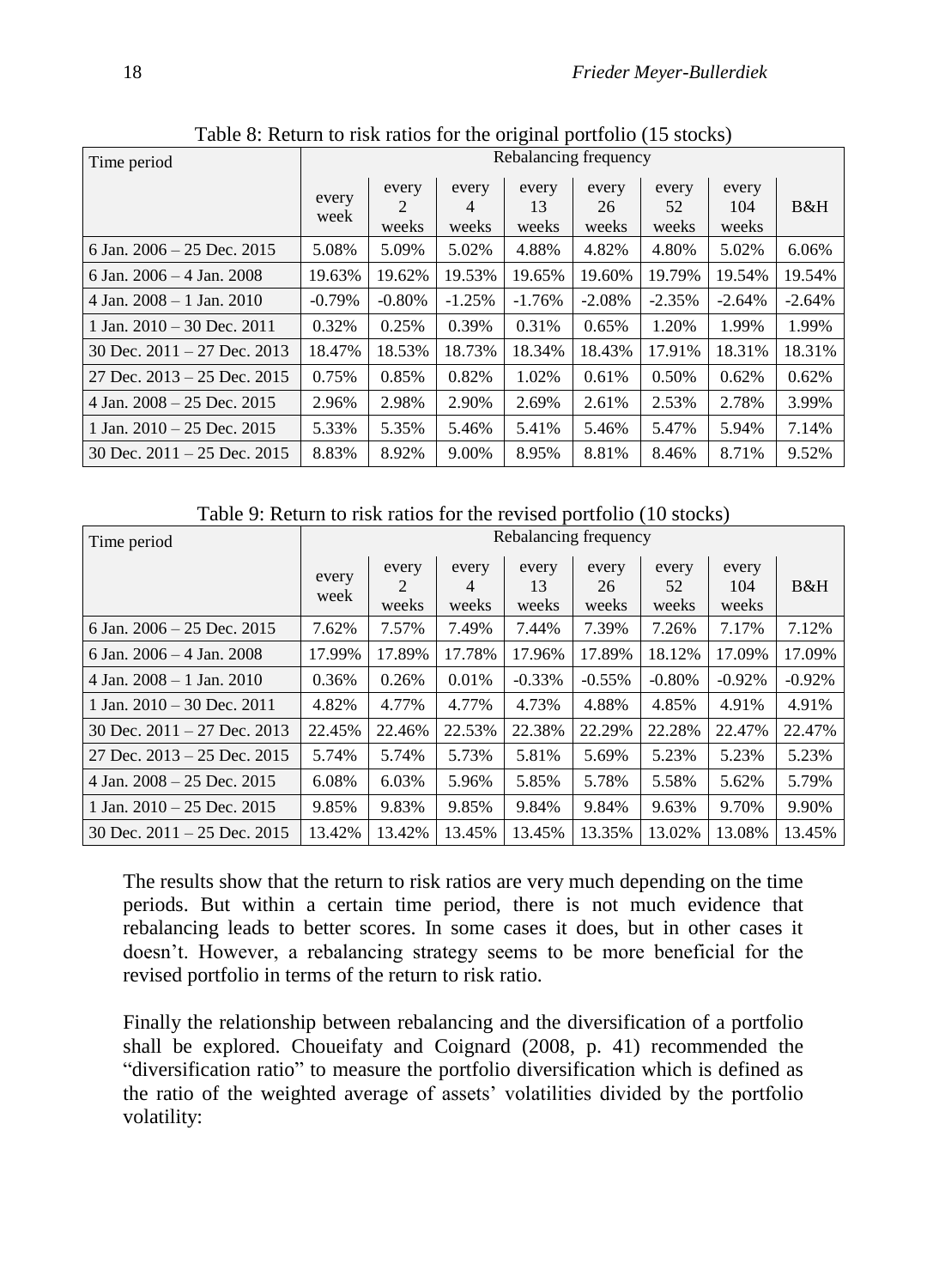$$
\text{Diversification ratio} = \frac{\sum_{i=1}^{n} w_i \times \sigma_i}{\sigma_{\text{PF}}} \tag{22}
$$

Choueifaty, Froidure and Reynier (2013, p. 2) point out that "this measure embodies the very nature of diversification, whereby the volatility of a long-only portfolio of assets is less than or equal to the weighted sum of the assets' volatilities." In this paper, again, the average (weekly) weights are used in the numerator as weekly returns are used in this study, so that equation 22 changes to:

$$
\text{Diversification ratio} = \frac{\sum_{i=1}^{n} \overline{w}_i \times \sigma_i}{\sigma_{\text{PF}}} \tag{23}
$$

The results for the original and the revised portfolio are shown in Tables 10 and 11. These results are inconsistent. Thus, there is no evidence that a more frequent rebalancing increases the diversification ratio, i.e. the diversification of the portfolio. This result goes hand in hand with the considerations of Chambers and Zdanowicz (2014, p. 73) who point out that "rebalancing does not inherently keep a portfolio better diversified" although "diversification return advocates argue that rebalancing creates diversification return through maintaining better diversification than is obtained using a buy-and-hold strategy." They conclude that "rebalancing can improve diversification in some cases and can increase idiosyncratic risk in other cases" (p. 74).

| Time period                     | Rebalancing frequency |                |                     |                      |                      |                      |                       |        |  |  |
|---------------------------------|-----------------------|----------------|---------------------|----------------------|----------------------|----------------------|-----------------------|--------|--|--|
|                                 | every<br>week         | every<br>weeks | every<br>4<br>weeks | every<br>13<br>weeks | every<br>26<br>weeks | every<br>52<br>weeks | every<br>104<br>weeks | B&H    |  |  |
| 6 Jan. $2006 - 25$ Dec. $2015$  | 1.3303                | 1.3318         | 1.3361              | 1.3425               | 1.3478               | 1.3506               | 1.3602                | 1.3478 |  |  |
| 6 Jan. $2006 - 4$ Jan. $2008$   | 1.4832                | 1.4838         | 1.4827              | 1.4812               | 1.4815               | 1.4804               | 1.4862                | 1.4862 |  |  |
| $4$ Jan. $2008 - 1$ Jan. $2010$ | 1.2903                | 1.2928         | 1.3005              | 1.3053               | 1.3143               | 1.3244               | 1.3218                | 1.3218 |  |  |
| 1 Jan. $2010 - 30$ Dec. $2011$  | 1.2445                | 1.2447         | 1.2453              | 1.2513               | 1.2538               | 1.2540               | 1.2562                | 1.2562 |  |  |
| 30 Dec. $2011 - 27$ Dec. $2013$ | 1.4578                | 1.4569         | 1.4544              | 1.4573               | 1.4567               | 1.4525               | 1.4427                | 1.4427 |  |  |
| 27 Dec. $2013 - 25$ Dec. $2015$ | 1.3289                | 1.3296         | 1.3288              | 1.3344               | 1.3392               | 1.3345               | 1.3296                | 1.3296 |  |  |
| 4 Jan. $2008 - 25$ Dec. $2015$  | 1.3124                | 1.3139         | 1.3186              | 1.3257               | 1.3313               | 1.3337               | 1.3410                | 1.2996 |  |  |
| 1 Jan. $2010 - 25$ Dec. $2015$  | 1.3258                | 1.3259         | 1.3257              | 1.3316               | 1.3349               | 1.3327               | 1.3309                | 1.3081 |  |  |
| 30 Dec. $2011 - 25$ Dec. $2015$ | 1.3896                | 1.3898         | 1.3883              | 1.3933               | 1.3967               | 1.3939               | 1.3884                | 1.3814 |  |  |

Table 10: Diversification ratios for the original portfolio (15 stocks)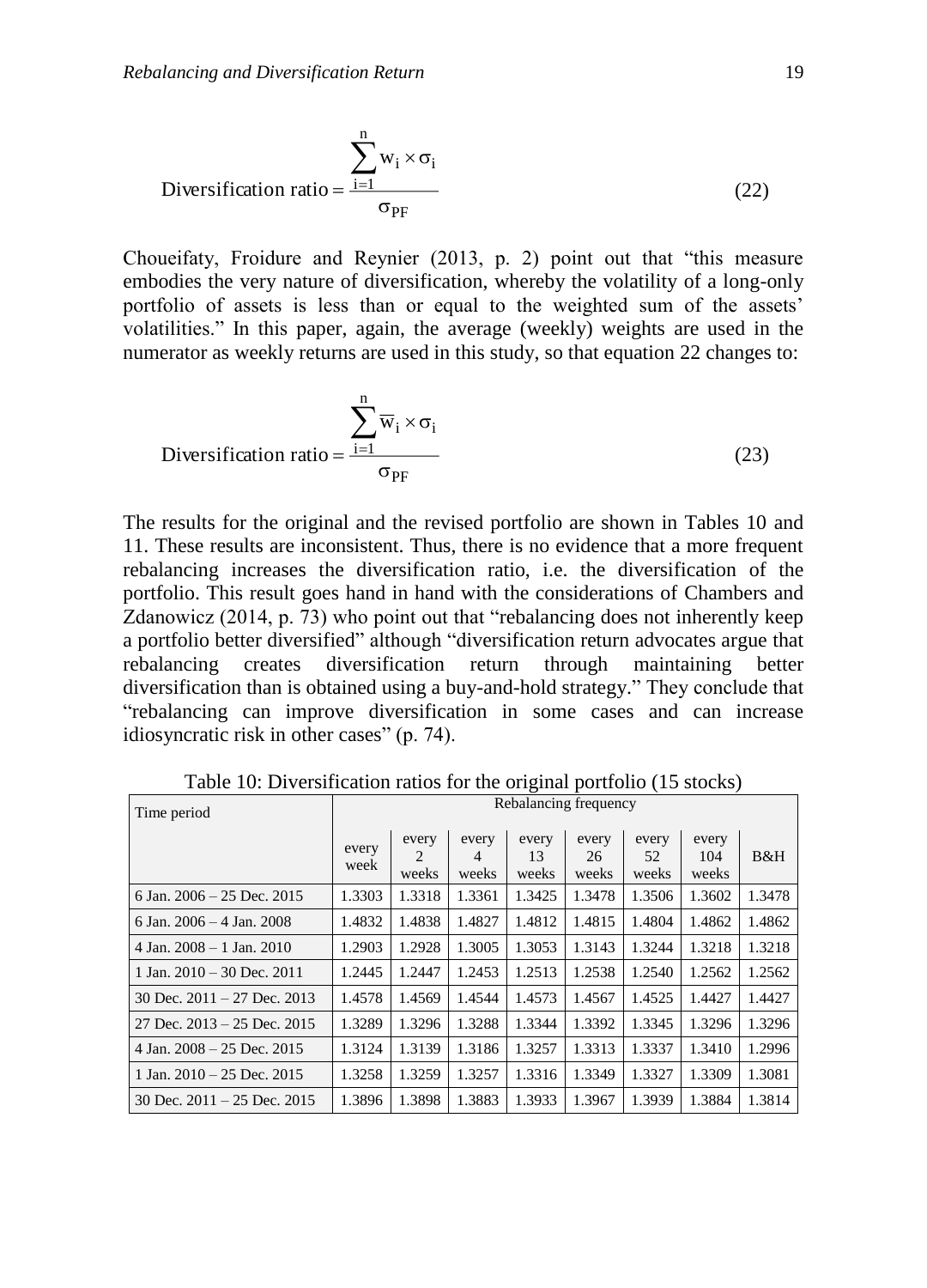| Time period                     | Rebalancing frequency |                                               |                     |                      |                      |                      |                       |        |  |  |  |
|---------------------------------|-----------------------|-----------------------------------------------|---------------------|----------------------|----------------------|----------------------|-----------------------|--------|--|--|--|
|                                 | every<br>week         | every<br>$\mathcal{D}_{\mathcal{L}}$<br>weeks | every<br>4<br>weeks | every<br>13<br>weeks | every<br>26<br>weeks | every<br>52<br>weeks | every<br>104<br>weeks | B&H    |  |  |  |
| 6 Jan. $2006 - 25$ Dec. $2015$  | 1.2504                | 1.2499                                        | 1.2512              | 1.2568               | 1.2620               | 1.2610               | 1.2662                | 1.2536 |  |  |  |
| 6 Jan. $2006 - 4$ Jan. $2008$   | 1.4238                | 1.4247                                        | 1.4230              | 1.4196               | 1.4140               | 1.4117               | 1.4133                | 1.4133 |  |  |  |
| 4 Jan. $2008 - 1$ Jan. $2010$   | 1.2052                | 1.2040                                        | 1.2065              | 1.2143               | 1.2227               | 1.2257               | 1.2286                | 1.2286 |  |  |  |
| 1 Jan. $2010 - 30$ Dec. $2011$  | 1.1962                | 1.1959                                        | 1.1963              | 1.2006               | 1.2026               | 1.1982               | 1.1975                | 1.1975 |  |  |  |
| 30 Dec. $2011 - 27$ Dec. $2013$ | 1.3418                | 1.3416                                        | 1.3426              | 1.3411               | 1.3446               | 1.3446               | 1.3438                | 1.3438 |  |  |  |
| 27 Dec. $2013 - 25$ Dec. $2015$ | 1.2462                | 1.2465                                        | 1.2461              | 1.2510               | 1.2574               | 1.2459               | 1.2410                | 1.2410 |  |  |  |
| 4 Jan. $2008 - 25$ Dec. $2015$  | 1.2292                | 1.2286                                        | 1.2301              | 1.2367               | 1.2427               | 1.2418               | 1.2464                | 1.2304 |  |  |  |
| 1 Jan. $2010 - 25$ Dec. $2015$  | 1.2495                | 1.2494                                        | 1.2498              | 1.2535               | 1.2573               | 1.2519               | 1.2517                | 1.2431 |  |  |  |
| 30 Dec. $2011 - 25$ Dec. $2015$ | 1.2897                | 1.2898                                        | 1.2900              | 1.2923               | 1.2973               | 1.2915               | 1.2896                | 1.2871 |  |  |  |

Table 11: Diversification ratios for the revised portfolio (10 stocks)

It should be noted that the diversification ratios of the revised portfolio are lower than of the original portfolio. This can be attributed to the fact that the revised portfolio contains only 10 stocks compared to 15 stocks in the original portfolio. Because of the more "concentrated" weights, the revised portfolio is more poorly diversified and thus leads to lower diversification ratios (Choueifaty, Froidure and Reynier (2013, p. 3)).

## **5 Conclusion**

In the literature doesn't exist a consistent terminology regarding the diversification return. If a portfolio is rebalanced in every period, the diversification return according to Willenbrock (2011) equals the approximate diversification ratio according to Erb and Harvey (2006). However, in case of an equally weighted, unrebalanced portfolio, the diversification return consists of the two components "variance reduction benefit" and "impact of not rebalancing". The latter can be described as the covariance drag. To find out if the rebalanced portfolio is superior to the B&H portfolio, the rebalancing return according to Hallerbach (2014) as the difference between the growth rates of the rebalanced portfolio and the B&H portfolio is more appropriate.

According to literature, negative rebalancing returns imply trending asset prices whereas rebalancing returns should generally be positive when asset prices are mean-reverting which is associated with negative autocorrelations of returns. However, it is shown with two simple examples that a negative autocorrelation of all asset returns in a portfolio does not necessarily lead to a positive rebalancing return and that conversely a positive autocorrelation not necessarily implies a negative rebalancing return.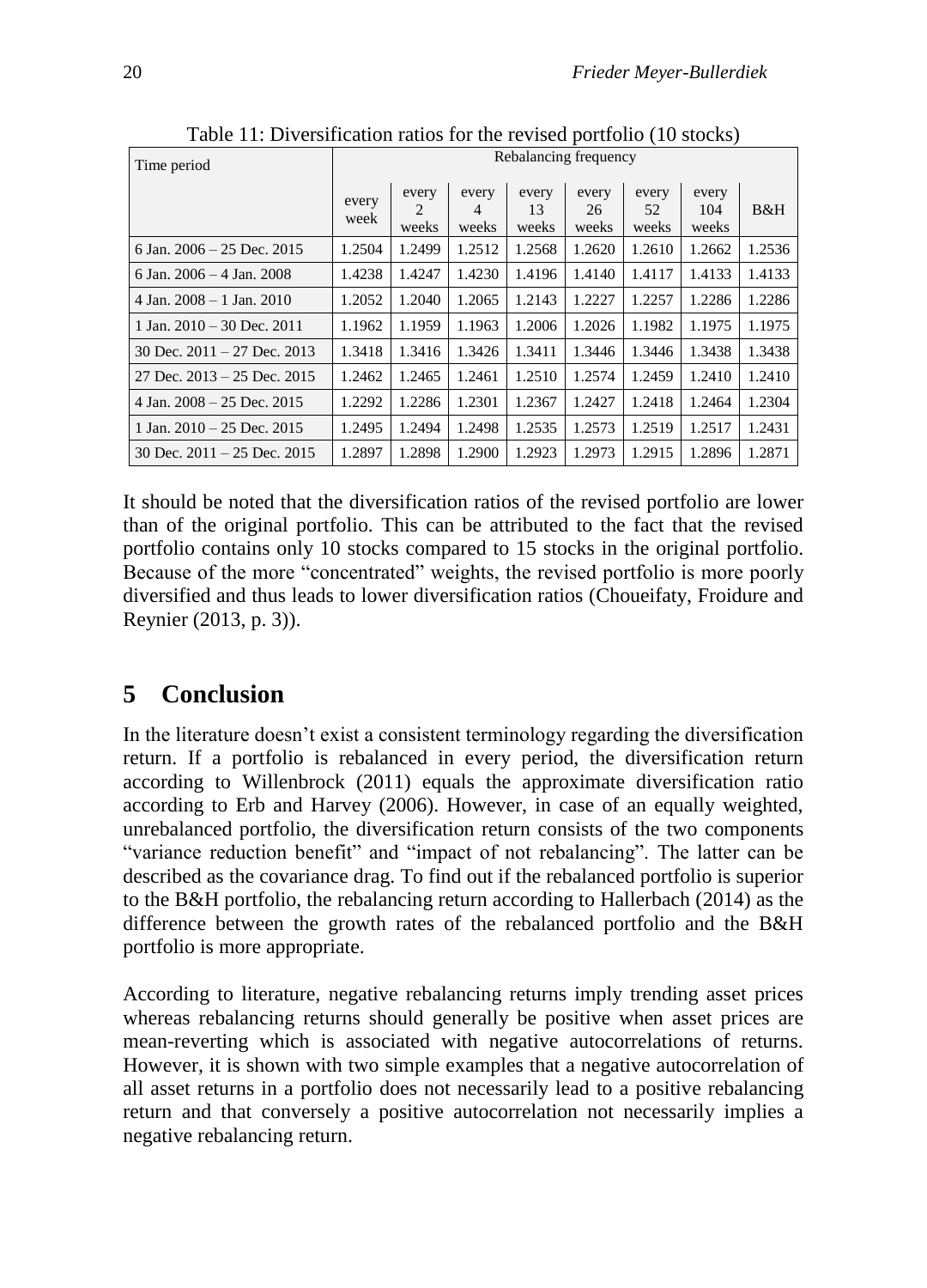Because of the inconclusive theoretical results of the rebalancing return, empirical tests of different portfolios and holding periods are essential to find out whether rebalancing is likely to be beneficial or not. The study for the German stock market based on an initially equally weighted portfolio of 15 selected stocks shows that especially for the total period considered, rebalancing returns turned out to be negative regardless of the rebalancing frequency. It should be noted that no transaction costs were taken into account in this study. So, a more frequent rebalancing would have even lowered the rebalancing return.

The empirical autocorrelations of the weekly returns of the individual stocks cannot provide an explanation for this result because for a time lag of 1 week and 3 weeks, they are consistently negative for the entire time period with a few exceptions. The autocorrelations at lag 2 are almost all positive whereas at lag 4, 7 autocorrelations are positive and 8 are negative. Thus, there are no consistent autocorrelation results. To find out which stocks followed a certain trend over the total period, the final proportions of the stocks in the B&H portfolio at the end of the total period are considered. As a consequence, five stocks are removed from the portfolio because their final weights (based on the total period) are either relatively high or relatively low. This step improves the rebalancing return significantly. The revised portfolio of the 10 stocks left is still quite concentrated but not as much as the original portfolio. It generates positive rebalancing returns for each rebalancing frequency with regard to the total time period and these returns rise with a higher rebalancing frequency.

With regard to all periods considered, the results of the original portfolio are not clear as the rebalancing returns in some cases turn out to be positive and in other cases to be negative. Hence, rebalancing obviously can be both profitable and adverse. However, in most of the time periods the rebalancing returns of the revised portfolio are mostly positive. Hence, for this portfolio, rebalancing seems to be a more reliable source of return than for the original portfolio.

With respect to the diversification return, only slight differences can be found between  $DR_{E\&H}$  and the volatility return. In most cases, the diversification return increases with an increasing rebalancing frequency. While the variance reduction benefit hardly changes, the absolute value of the impact of not rebalancing tends to decrease with increasing rebalancing frequency. As expected, not rebalancing has the highest impact on the B&H portfolio. In this portfolio, the diversification return is by far the lowest and approaches zero. These results also apply to the revised portfolio which is the more mean-reverting portfolio.

Finally, the study shows no evidence that rebalancing generally leads to better risk adjusted performance although a rebalancing strategy seems to be more beneficial for the revised portfolio in terms of the return to risk ratio. Besides, it cannot be determined whether rebalancing generally causes better portfolio diversification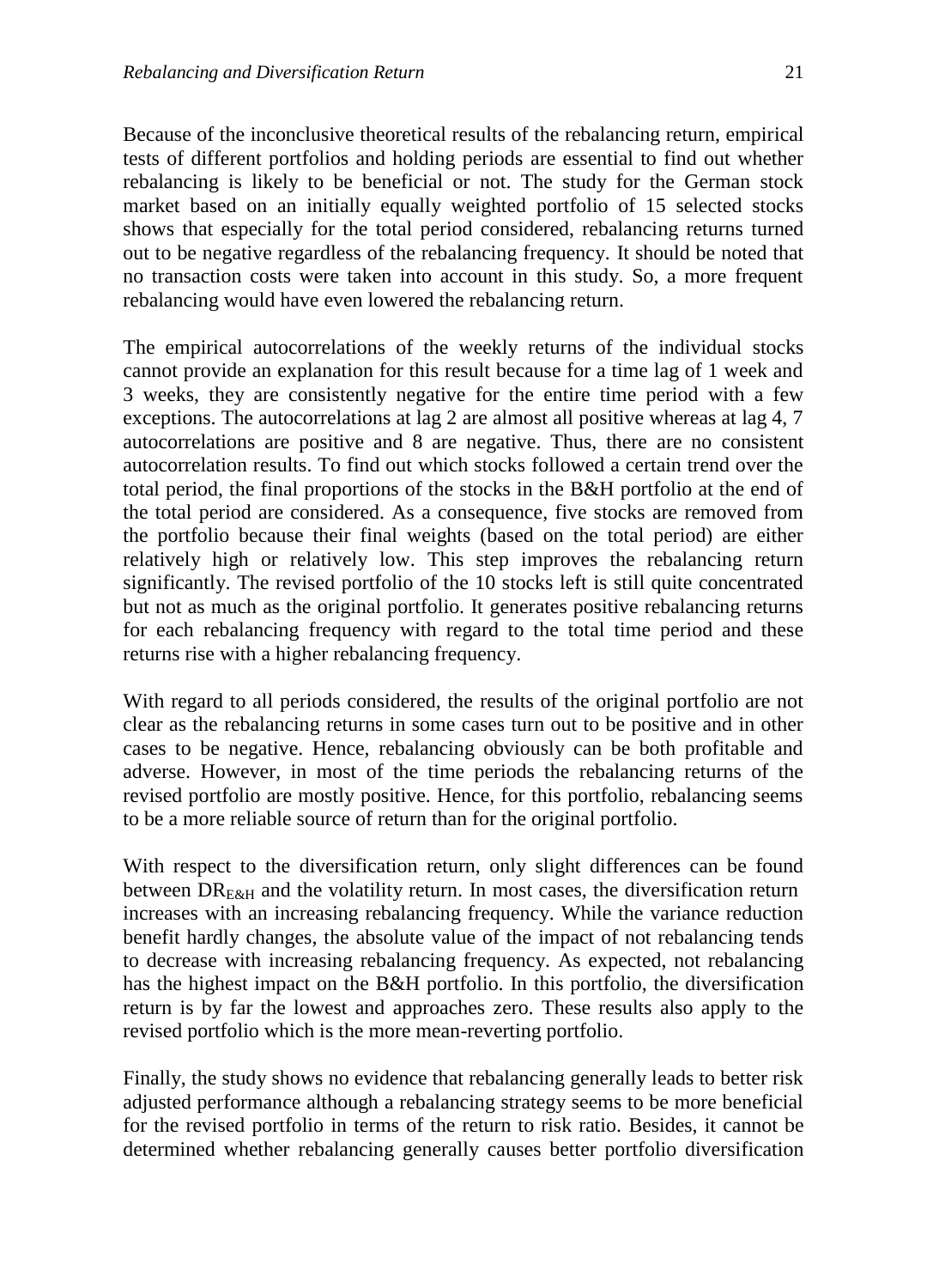measured by the diversification ratio. Thus, it cannot be said whether a portfolio is better or less diversified due to rebalancing.

#### **References**

- [1] Booth, D.G. and Fama, E.F., Diversification returns and asset contributions, *Financial Analysts Journal*, **48** (3), (1992), 26-32.
- [2] Bouchey, P. et al., Volatility Harvesting: Why does diversifying and rebalancing create portfolio growth?, *Journal of Wealth Management*, **15** (2), (2012), 26-35.
- [3] Bruns, C. and Meyer-Bullerdiek, F., *Professionelles Portfoliomanagement*, fifth edition, Schäffer-Poeschel Verlag, Stuttgart, 2013.
- [4] Chambers, D.R. and Zdanowicz, J.S., The limitations of diversification return, *Journal of Portfolio Management*, **40** (4), (2014), 65-76.
- [5] Choueifaty Y. and Coignard, Y., Toward Maximum Diversification, *Journal of Portfolio Management*, **35** (1), (2008), 40-51.
- [6] Choueifaty, Y., Froidure, T. and Reynier, J., Properties of the most diversified portfolio, *Journal of Investment Strategies*, **2** (2), (2013), 49-70.
- [7] Culp, C.L. and Mensink, R., Measuring Risk for Asset Allocation, Performance Evaluation, and Risk Control: Different Problems, Different Solutions, *Journal of Performance Measurement*, **4** (1), (1999), 55-73.
- [8] Dichtl, H., Drobetz, W. and Wambach, M., Where is the value added of rebalancing? A systematic comparison of alternative rebalancing strategies, *Financial Markets and Portfolio Management*, **28** (3), (2014), 209-231.
- [9] Erb, C.B. and Harvey, C.R., The Strategic and Tactical Value of Commodity Futures, *Financial Analysts Journal*, **62** (2), (2006), 69-97.
- [10] Gorton, G.B. and Rouwenhorst, K.G., A Note on Erb and Harvey (2005), Yale ICF *Working Paper* No. 06-02, (2006), http://depot.som.yale.edu/icf/ papers/fileuploads/2595/original /06-02.pdf.
- [11] Hallerbach, W.G., Disentangling rebalancing return, *Journal of Asset Management*, **15** (5), (2014), 301-316.
- [12] Hayley, S. et al., Diversification returns, rebalancing returns and volatility pumping, *City University London*, (2015), http://openaccess.city.ac.uk/6304/.
- [13] Meyer-Bullerdiek, F., Risikobasierte Asset Allocation mit dem Risk Parity-Ansatz – Eine theoretische und empirische Analyse für den deutschen Markt, *Wolfsburg Working Papers* 16-01, Ostfalia University of Applied Sciences, Wolfsburg, (2016), https://www.ostfalia.de/export/sites/default/de/ w/download/WWP\_Meyer-Bullerdiek\_-\_Maxrz\_2016.pdf.
- [14] Mindlin, D., On the relationship between arithmetic and geometric return, *CDI Advisors*, (2011), http://www.cdiadvisors.com/papers/CDIArithmeticVs Geometric110814.pdf.
- [15] Poddig, T., Dichtl, H. and Petersmeier, K., *Statistik, Ökonometrie, Optimierung*, third edition, Uhlenbruch Verlag, Bad Soden, 2003.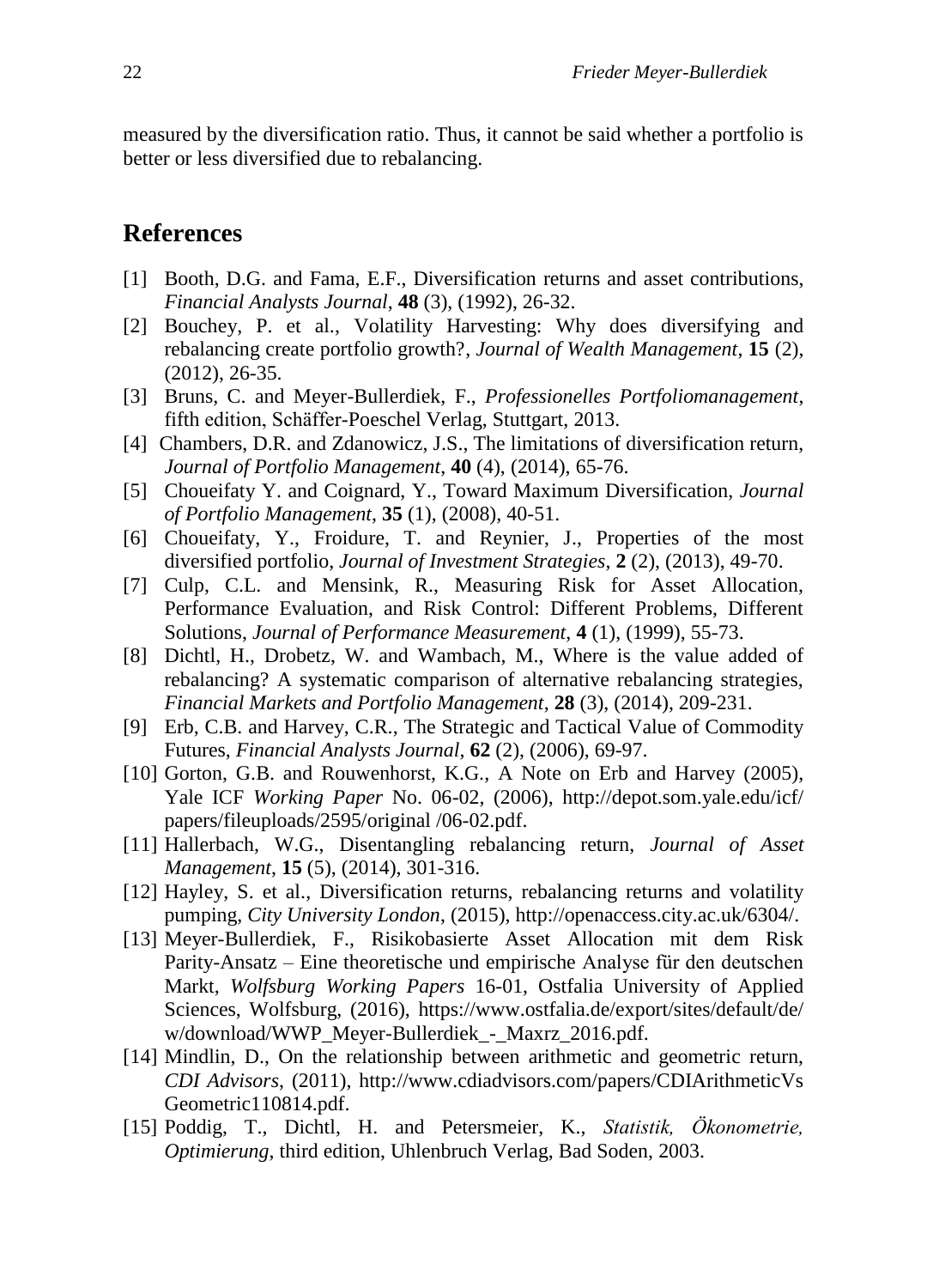- [16] Qian, E., Diversification return and leveraged portfolios, *Journal of Portfolio Management*, **38** (4), (2012), 14-25.
- [17] Roncalli, T.: *Introduction to Risk Parity and Budgeting*, CRC Press, Taylor & Francis Group, Boca Raton, 2014.
- [18] Willenbrock, S., Diversification Return, Portfolio Rebalancing, and the Commodity Return Puzzle, *Financial Analysts Journal*, **67** (4), (2011), 42-49.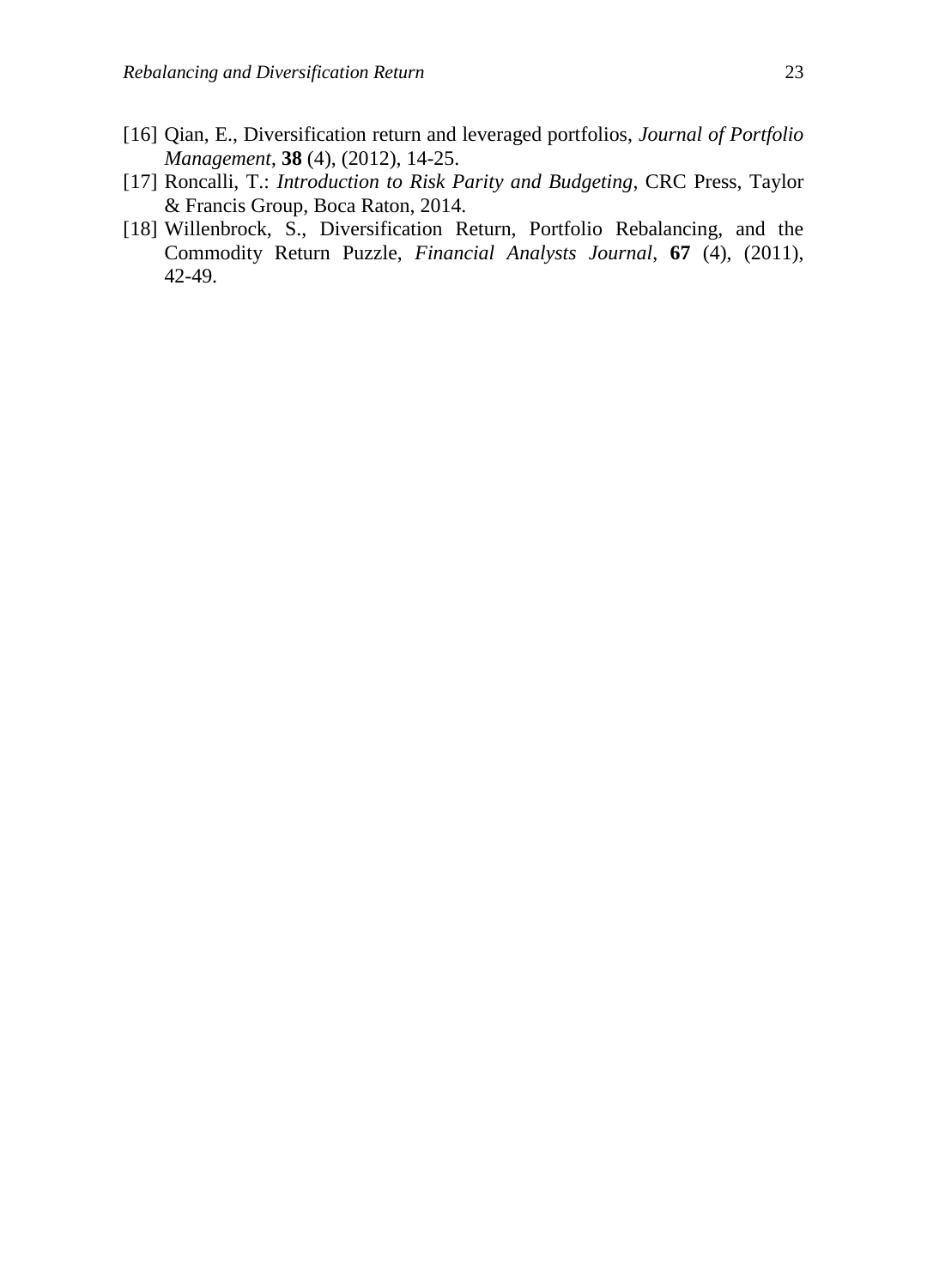## **Appendix**

|                |       |           | number<br>of stocks |                |       |           | number<br>of stocks |         |       |            | number<br>of stocks |         | Value of  |
|----------------|-------|-----------|---------------------|----------------|-------|-----------|---------------------|---------|-------|------------|---------------------|---------|-----------|
|                | $P_A$ | $r_A$     | A                   | W <sub>A</sub> | $P_B$ | $r_B$     | B                   | $W_{B}$ | $P_C$ | $r_{C}$    | C                   | $W_{C}$ | PF        |
| $\Omega$       | 50    |           | 6.666.7             | 33.33%         | 15    |           | 22,222.2            | 33.33%  | 20    |            | 16,666.7            | 33.33%  | 1,000,000 |
|                | 49    | $-2.00\%$ | 6,266.1             | 33.33%         | 14    | $-6.67\%$ | 21,931.2            | 33.33%  | 17    | $-15.00\%$ | 18,061.0            | 33.33%  | 921,111   |
| $\overline{2}$ | 48    | $-2.04%$  | 6,451.6             | 33.33%         | 13    | $-7.14%$  | 23,821.4            | 33.33%  | 19    | 11.76%     | 16,298.9            | 33.33%  | 929,036   |
| 3              | 49    | 2.08%     | 6,636.8             | 33.33%         | 14    | 7.69%     | 23,228.8            | 33.33%  | 20    | 5.26%      | 16,260.1            | 33.33%  | 975,608   |
| 4              | 50    | 2.04%     | 6,920.0             | 33.33%         | 15    | 7.14%     | 23,066.5            | 33.33%  | 22    | 10.00%     | 15,727.2            | 33.33%  | 1,037,994 |
| 5              | 52    | 4.00%     | 6,695.5             | 33.33%         | 14    | $-6.67\%$ | 24,868.9            | 33.33%  | 23    | 4.55%      | 15,137.6            | 33.33%  | 1.044.494 |
| 6              | 53    | 1.92%     | 6,550.1             | 33.33%         | 13    | $-7.14%$  | 26,704.1            | 33.33%  | 24    | 4.35%      | 14,464.7            | 33.33%  | 1,041,458 |
| $\overline{7}$ | 54    | 1.89%     | 6,139.5             | 33.33%         | 11    | $-15.38%$ | 30.139.4            | 33.33%  | 24    | $0.00\%$   | 13,813.9            | 33.33%  | 994,600   |
| 8              | 51    | $-5.56%$  | 6,396.7             | 33.33%         | 12    | 9.09%     | 27.185.9            | 33.33%  | 22    | $-8.33\%$  | 14,828.7            | 33.33%  | 978,693   |
| 9              | 50    | $-1.96%$  | 6,465.5             | 33.33%         | 13    | 8.33%     | 24,867.3            | 33.33%  | 20    | $-9.09%$   | 16,163.8            | 33.33%  | 969,825   |
| 10             | 47    | $-6.00\%$ | 7,622.4             | 33.33%         | 18    | 38.46%    | 19.903.1            | 33.33%  | 20    | $0.00\%$   | 17,912.8            | 33.33%  | 1,074,765 |

Table 12: Example 2 – Rebalanced portfolio

The empirical autocorrelations at lag 1 are 0.3420 (stock A), 0.1996 (stock B), and 0.1063 (stock C). Table 13 shows the data for a B&H portfolio. The results for example 2 are presented in Table 14.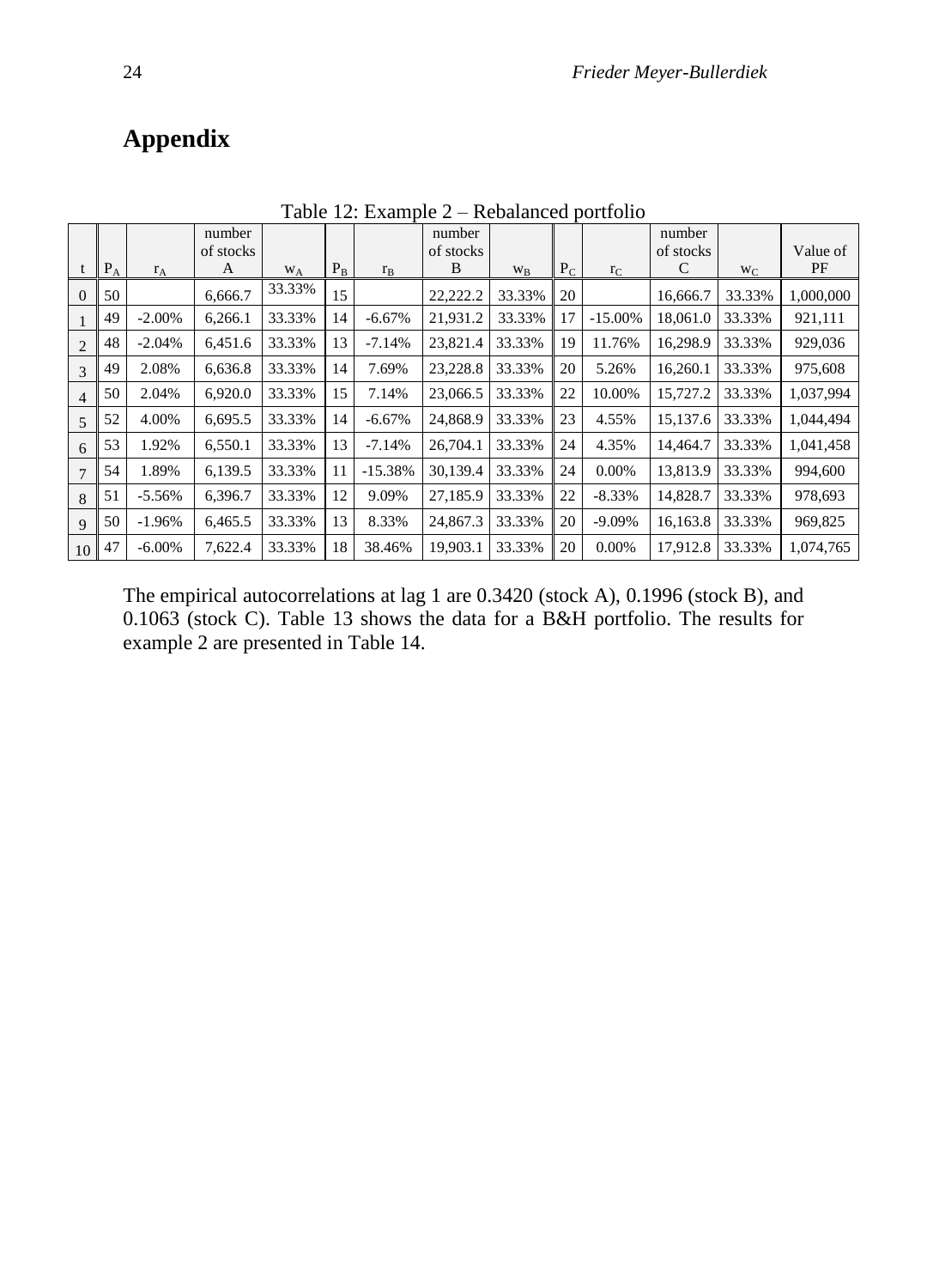|                |                         |           | number<br>of stocks |        |         |           | number<br>of stocks |         |       |            | number<br>of stocks |         | Value of  |
|----------------|-------------------------|-----------|---------------------|--------|---------|-----------|---------------------|---------|-------|------------|---------------------|---------|-----------|
|                | $\mathbf{P}_\mathrm{A}$ | $r_A$     | A                   | $W_A$  | $P_{B}$ | $r_{B}$   | B                   | $W_{B}$ | $P_C$ | $r_{C}$    | C                   | $W_{C}$ | PF        |
| $\Omega$       | 50                      |           | 6.666.7             | 33.33% | 15      |           | 22,222.2            | 33.33%  | 20    |            | 16,666.7            | 33.33%  | 1,000,000 |
|                | 49                      | $-2.00\%$ | 6,666.7             | 35.46% | 14      | $-6.67\%$ | 22,222.2            | 33.78%  | 17    | $-15.00\%$ | 16,666.7            | 30.76%  | 921,111   |
| $\overline{2}$ | 48                      | $-2.04%$  | 6,666.7             | 34.57% | 13      | $-7.14%$  | 22,222.2            | 31.21%  | 19    | 11.76%     | 16,666.7            | 34.21%  | 925,556   |
| 3              | 49                      | 2.08%     | 6,666.7             | 33.64% | 14      | 7.69%     | 22,222.2            | 32.04%  | 20    | 5.26%      | 16,666.7            | 34.32%  | 971,111   |
| $\overline{4}$ | 50                      | 2.04%     | 6,666.7             | 32.26% | 15      | 7.14%     | 22,222.2            | 32.26%  | 22    | 10.00%     | 16,666.7            | 35.48%  | 1,033,333 |
| 5              | 52                      | 4.00%     | 6.666.7             | 33.30% | 14      | $-6.67\%$ | 22,222.2            | 29.88%  | 23    | 4.55%      | 16,666.7            | 36.82%  | 1,041,111 |
| 6              | 53                      | 1.92%     | 6,666.7             | 33.90% | 13      | $-7.14%$  | 22,222.2            | 27.72%  | 24    | 4.35%      | 16,666.7            | 38.38%  | 1,042,222 |
| $\overline{7}$ | 54                      | 1.89%     | 6,666.7             | 35.84% | 11      | $-15.38%$ | 22,222.2            | 24.34%  | 24    | $0.00\%$   | 16,666.7            | 39.82%  | 1,004,444 |
| 8              | 51                      | $-5.56%$  | 6,666.7             | 34.93% | 12      | 9.09%     | 22,222.2            | 27.40%  | 22    | $-8.33\%$  | 16,666.7            | 37.67%  | 973,333   |
| $\mathbf{Q}$   | 50                      | $-1.96%$  | 6,666.7             | 34.88% | 13      | 8.33%     | 22,222.2            | 30.23%  | 20    | $-9.09%$   | 16,666.7            | 34.88%  | 955,556   |
| 10             | 47                      | $-6.00\%$ | 6,666.7             | 29.94% | 18      | 38.46%    | 22,222.2            | 38.22%  | 20    | $0.00\%$   | 16,666.7            | 31.85%  | 1.046.667 |

Table 13: Example 2 – B&H portfolio

Table 14: Example 2 – Results

|                                                                                                                                       | Rebalanced | B&H        |
|---------------------------------------------------------------------------------------------------------------------------------------|------------|------------|
|                                                                                                                                       | Portfolio  | Portfolio  |
| Arithmetic average return of the portfolio: $\bar{r}_{\text{PF}}$                                                                     | 0.8530%    | 0.5769%    |
| Geometric average return of the portfolio: $\bar{r}_{\rm PF}^{\rm g}$                                                                 | 0.7236%    | 0.4571%    |
| Variance of portfolio returns: $\sigma_{\text{PE}}^2$                                                                                 | 0.2629%    | 0.2420%    |
| Weighted average of arithmetic average asset returns: $\sum \overline{w}_i \times \overline{r}_i$                                     | 0.8530%    | 0.7696%    |
| Weighted average of geometric average asset returns: $\sum_i \overline{w}_i \times \overline{r}_i^g$                                  | 0.4077%    | 0.3450%    |
| Impact of not rebalancing: $\bar{r}_{PF} - \sum \overline{w}_i \times \bar{r}_i$                                                      | 0.0000%    | $-0.1927%$ |
| Variance reduction benefit: $\frac{1}{2} \times \sum_{i=1}^{n} (\overline{w}_i \times \sigma_i^2) - \frac{1}{2} \times \sigma_{PF}^2$ | 0.3488%    | 0.3347%    |
| Approx. diversification return according to Erb and Harvey: DR <sub>E&amp;H</sub>                                                     | 0.3488%    | 0.1420\%   |
| Volatility return: $\bar{r}_{PF}^g - \sum_{i}^{\infty} \bar{w}_i \times \bar{r}_i^g$                                                  | 0.3159%    | 0.1122%    |
| Dispersion discount: $\bar{r}_{B\&H}^g - \sum_{i=1}^{n} \bar{w}_i \times \bar{r}_i^g$                                                 | 0.0494%    | 0.1122%    |
| Rebalancing return according to Hallerbach: $RR_H = \bar{r}_{PF}^g - \bar{r}_{B\&H}^g$                                                | 0.2665%    | 0.0000%    |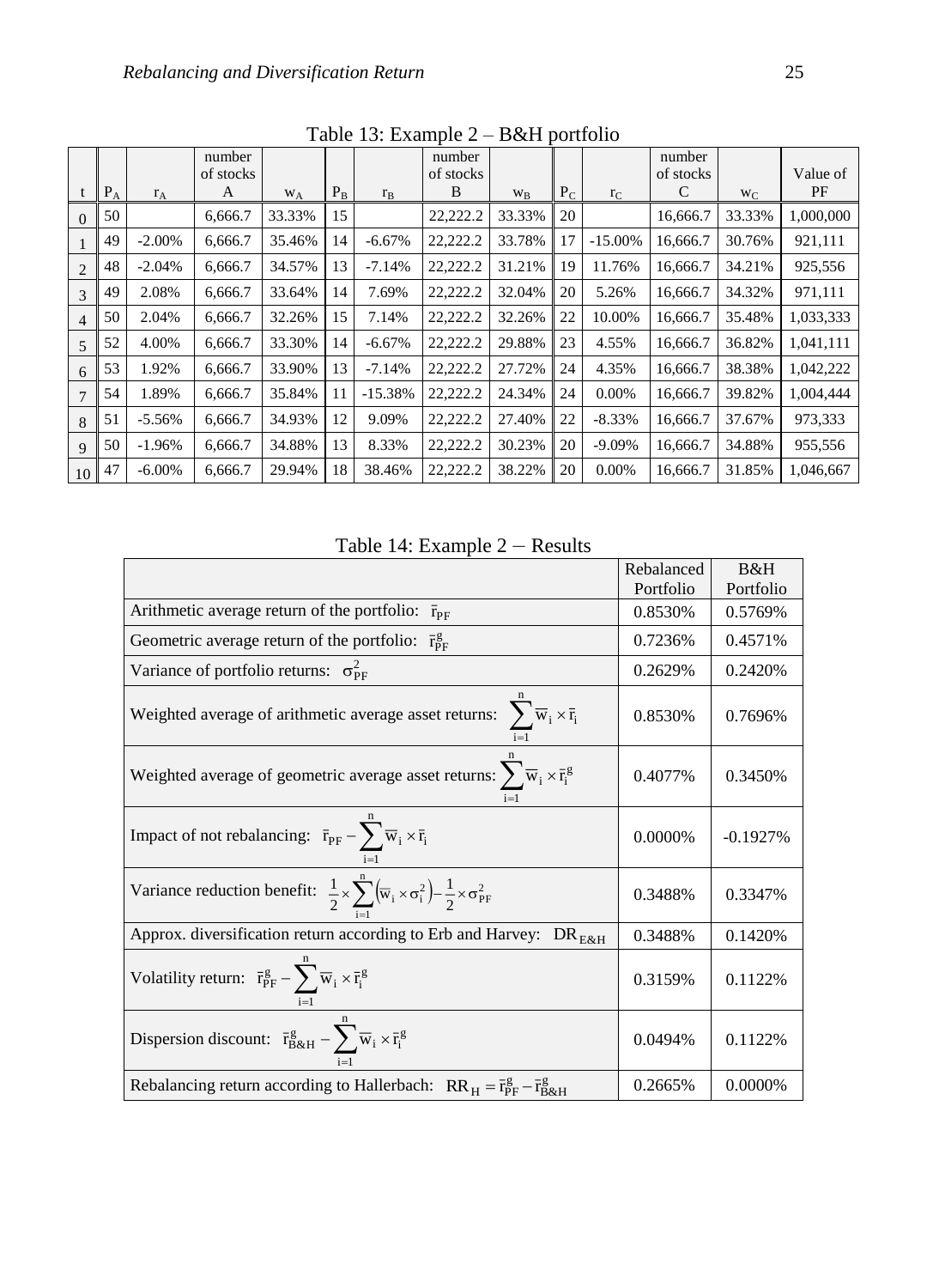|                                                                  | Rebalancing frequency |                     |                     |                      |                      |                      |                       |            |
|------------------------------------------------------------------|-----------------------|---------------------|---------------------|----------------------|----------------------|----------------------|-----------------------|------------|
|                                                                  | every<br>week         | every<br>2<br>weeks | every<br>4<br>weeks | every<br>13<br>weeks | every<br>26<br>weeks | every<br>52<br>weeks | every<br>104<br>weeks | B&H        |
| $\bar{r}_{\text{PF}}$                                            | 0.2653%               | 0.2634%             | 0.2605%             | 0.2574%              | 0.2546%              | 0.2505%              | 0.2465%               | 0.2425%    |
| $\bar{r}_{\text{PF}}^g$                                          | 0.2040%               | 0.2020%             | 0.1992%             | 0.1966%              | 0.1943%              | 0.1902%              | 0.1865%               | 0.1836%    |
| $\sigma_{PF}^2$                                                  | 0.1211%               | 0.1212\%            | 0.1209%             | 0.1198%              | 0.1188%              | 0.1190%              | 0.1181\%              | 0.1162%    |
| $\mathbf n$<br>$\overline{w}_i \times \overline{r}_i$<br>$i=1$   | 0.2653%               | 0.2653%             | 0.2654%             | 0.2656%              | 0.2658%              | 0.2666%              | 0.2666%               | 0.2732%    |
| $\mathbf n$<br>$\overline{w}_i \times \overline{r}_i^g$<br>$i=1$ | 0.1678%               | 0.1678%             | 0.1679%             | 0.1681%              | 0.1684%              | 0.1692%              | 0.1690%               | 0.1790%    |
| Impact of not rebalanc.                                          | $0.0000\%$            | $-0.0019%$          | $-0.0049%$          | $-0.0082%$           | $-0.0112%$           | $-0.0161%$           | $-0.0201%$            | $-0.0306%$ |
| Variance red. benefit                                            | 0.0364%               | 0.0363%             | 0.0365%             | 0.0370%              | 0.0375%              | 0.0374%              | 0.0379%               | 0.0356%    |
| $\rm{DR}_{E\&H}$                                                 | 0.0364%               | 0.0345%             | 0.0316%             | 0.0288%              | 0.0263%              | 0.0213%              | 0.0178%               | 0.0049%    |
| Volatility return                                                | 0.0361%               | 0.0342%             | 0.0313%             | 0.0285%              | 0.0260%              | 0.0210%              | 0.0175%               | 0.0046%    |
| Dispersion discount                                              | 0.0157%               | 0.0157%             | 0.0157%             | 0.0154%              | 0.0152%              | 0.0144%              | 0.0145%               | 0.0046%    |
| $RR_{H}$                                                         | 0.0204%               | 0.0184%             | 0.0156%             | 0.0130%              | 0.0108%              | 0.0066%              | 0.0029%               | 0.0000%    |

Table 15: Results for the revised portfolio (10 stocks) based on weekly returns, Jan. 2006 – Dec. 2015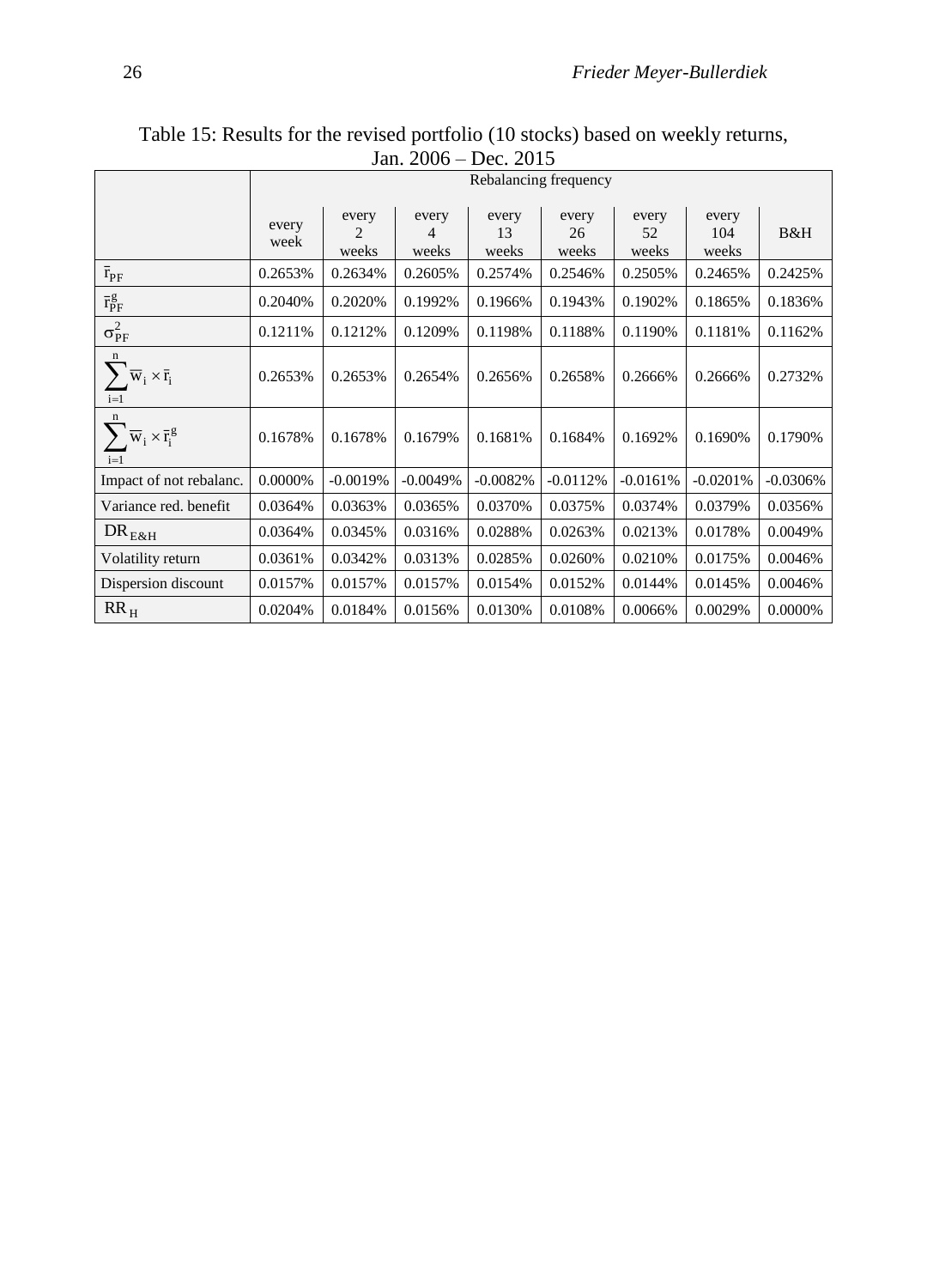|                            | Rebalancing frequency               |                                  |                     |                                 |                      |                      |                                |  |  |
|----------------------------|-------------------------------------|----------------------------------|---------------------|---------------------------------|----------------------|----------------------|--------------------------------|--|--|
|                            | every<br>week                       | every<br>$\overline{c}$<br>weeks | every<br>4<br>weeks | every<br>13<br>weeks            | every<br>26<br>weeks | every<br>52<br>weeks | every<br>104<br>weeks<br>(B&H) |  |  |
|                            | 6 January 2006 - 4 January 2008     |                                  |                     |                                 |                      |                      |                                |  |  |
| Impact of not rebalancing  | $0.0000\%$                          | $-0.0025%$                       | $-0.0051%$          | $-0.0015%$                      | $-0.0021%$           | $-0.0015%$           | $-0.0328%$                     |  |  |
| Variance reduction benefit | 0.0305%                             | $0.0306\%$                       | 0.0305%             | 0.0304%                         | 0.0303%              | 0.0307%              | 0.0313%                        |  |  |
| $DR_{E&H}$                 | 0.0305%                             | 0.0281%                          | 0.0254%             | 0.0289%                         | 0.0282%              | 0.0292%              | $-0.0015%$                     |  |  |
| Volatility return          | 0.0302%                             | 0.0278%                          | 0.0251%             | 0.0286%                         | 0.0279%              | 0.0289%              | $-0.0018%$                     |  |  |
| Dispersion discount        | 0.0173%                             | 0.0172%                          | 0.0167%             | 0.0150%                         | 0.0139%              | 0.0064%              | $-0.0018%$                     |  |  |
| $RR_{H}$                   | 0.0130%                             | 0.0106%                          | 0.0084%             | 0.0137%                         | 0.0140%              | 0.0225%              | 0.0000%                        |  |  |
|                            |                                     |                                  |                     | 4 January 2008 - 1 January 2010 |                      |                      |                                |  |  |
| Impact of not rebalancing  | 0.0000%                             | $-0.0052%$                       | $-0.0193%$          | $-0.0381%$                      | $-0.0492%$           | $-0.0651%$           | $-0.0727%$                     |  |  |
| Variance reduction benefit | 0.0708%                             | 0.0705%                          | 0.0711%             | 0.0727%                         | 0.0745%              | 0.0751%              | 0.0746%                        |  |  |
| $DR_{E&H}$                 | 0.0708%                             | 0.0653%                          | 0.0517%             | 0.0346%                         | 0.0253%              | 0.0100%              | 0.0018%                        |  |  |
| Volatility return          | 0.0701%                             | 0.0646%                          | 0.0510%             | 0.0336%                         | 0.0242%              | 0.0090%              | 0.0008%                        |  |  |
| Dispersion discount        | 0.0114%                             | 0.0114%                          | 0.0109%             | 0.0093%                         | 0.0093%              | 0.0063%              | 0.0008%                        |  |  |
| $RR_{H}$                   | 0.0587%                             | 0.0532%                          | 0.0401%             | 0.0243%                         | 0.0149%              | 0.0027%              | 0.0000%                        |  |  |
|                            | 1 January 2010 - 30 December 2011   |                                  |                     |                                 |                      |                      |                                |  |  |
| Impact of not rebalancing  | 0.0000%                             | $-0.0019%$                       | $-0.0025%$          | $-0.0077%$                      | $-0.0070\%$          | $-0.0153%$           | $-0.0278%$                     |  |  |
| Variance reduction benefit | 0.0299%                             | 0.0299%                          | 0.0299%             | 0.0303%                         | 0.0305%              | 0.0300%              | 0.0299%                        |  |  |
| $DR_{E&H}$                 | 0.0299%                             | 0.0280%                          | 0.0274%             | 0.0227%                         | 0.0235%              | 0.0147%              | 0.0021%                        |  |  |
| Volatility return          | 0.0295%                             | 0.0276%                          | 0.0270%             | 0.0223%                         | 0.0231%              | 0.0142%              | 0.0017%                        |  |  |
| Dispersion discount        | 0.0326%                             | 0.0325%                          | 0.0321%             | 0.0290%                         | 0.0247%              | 0.0167%              | 0.0017%                        |  |  |
| $RR_{H}$                   | $-0.0030%$                          | $-0.0048%$                       | $-0.0051%$          | $-0.0067\%$                     | $-0.0016%$           | $-0.0024%$           | 0.0000%                        |  |  |
|                            | 30 December 2011 - 27 December 2013 |                                  |                     |                                 |                      |                      |                                |  |  |
| Impact of not rebalancing  | 0.0000%                             | 0.0001%                          | 0.0012%             | $-0.0030%$                      | $-0.0077%$           | $-0.0218%$           | $-0.0272%$                     |  |  |
| Variance reduction benefit | 0.0264%                             | 0.0264%                          | 0.0265%             | 0.0264%                         | 0.0266%              | 0.0261%              | 0.0258%                        |  |  |
| $DR_{E&H}$                 | 0.0264%                             | 0.0265%                          | 0.0277%             | 0.0234%                         | 0.0189%              | 0.0043%              | $-0.0013%$                     |  |  |
| Volatility return          | 0.0260%                             | 0.0261%                          | 0.0272%             | 0.0230%                         | 0.0185%              | 0.0039%              | $-0.0018%$                     |  |  |
| Dispersion discount        | 0.0218%                             | 0.0217%                          | 0.0213%             | 0.0196%                         | 0.0187%              | 0.0081%              | $-0.0018%$                     |  |  |
| $RR_H$                     | 0.0042%                             | 0.0044%                          | 0.0059%             | 0.0034%                         | $-0.0003%$           | $-0.0041%$           | 0.0000%                        |  |  |
|                            | 27 December 2013 - 25 December 2015 |                                  |                     |                                 |                      |                      |                                |  |  |
| Impact of not rebalancing  | 0.0000%                             | $-0.0003%$                       | $-0.0006%$          | 0.0003%                         | $-0.0044%$           | $-0.0172%$           | $-0.0203%$                     |  |  |
| Variance reduction benefit | 0.0236%                             | 0.0236%                          | 0.0236%             | 0.0239%                         | 0.0243%              | 0.0236%              | 0.0233%                        |  |  |
| $DR_{E&H}$                 | 0.0236%                             | 0.0233%                          | 0.0230%             | 0.0243%                         | 0.0199%              | 0.0064%              | 0.0029%                        |  |  |
| Volatility return          | 0.0238%                             | 0.0235%                          | 0.0232%             | 0.0244%                         | 0.0201%              | 0.0065%              | 0.0031%                        |  |  |
| Dispersion discount        | 0.0095%                             | 0.0095%                          | 0.0093%             | 0.0086%                         | 0.0081%              | 0.0068%              | 0.0031%                        |  |  |
| $\rm RR_{\rm H}$           | 0.0143%                             | 0.0140%                          | 0.0139%             | 0.0158%                         | 0.0120%              | $-0.0003%$           | 0.0000%                        |  |  |

Table 16: Results for the revised portfolio (10 stocks) for the 2 year periods